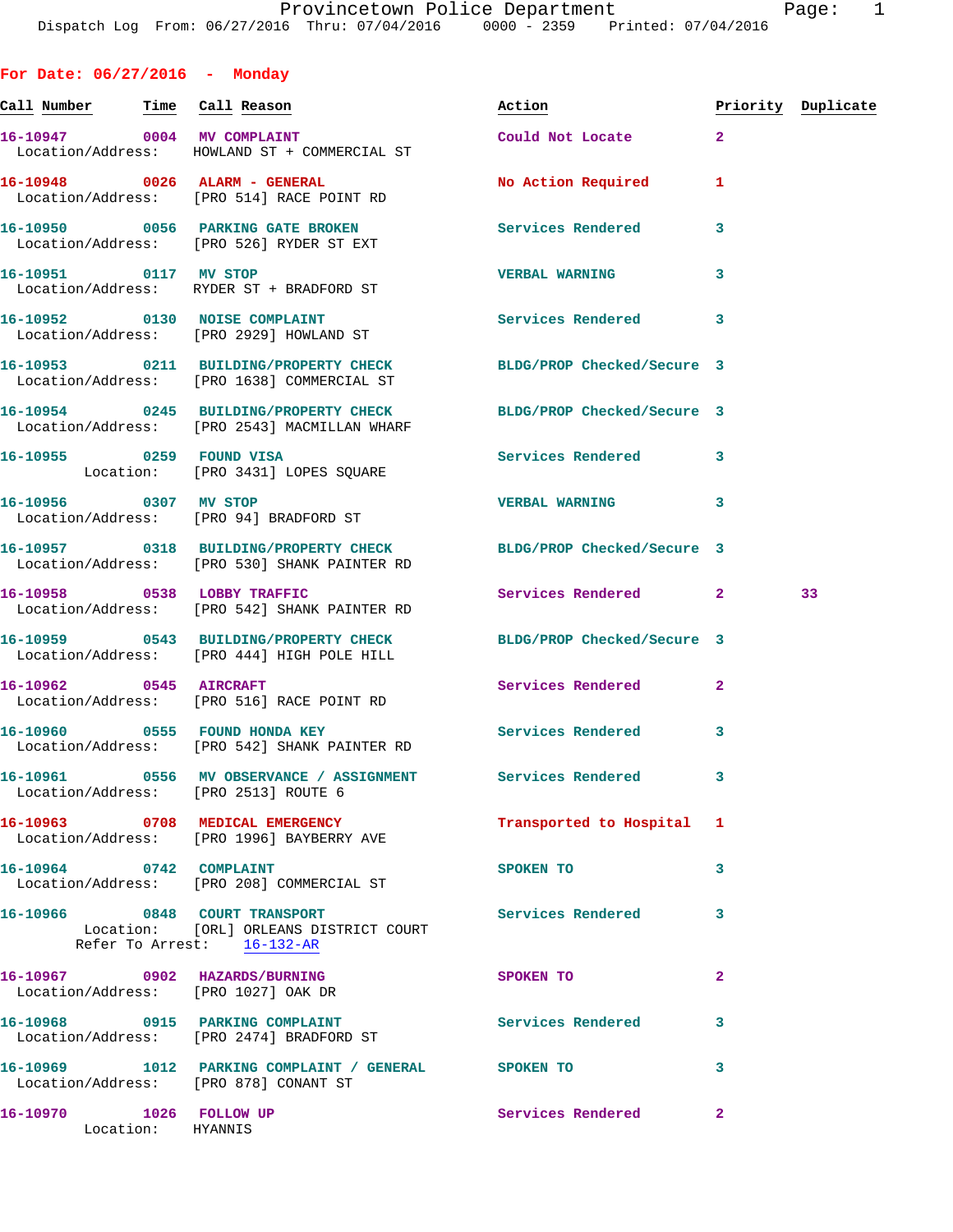Dispatch Log From: 06/27/2016 Thru: 07/04/2016 0000 - 2359 Printed: 07/04/2016

|                                                                      | 16-10971 1059 FOUND BACKPACK Services Rendered<br>Location/Address: [PRO 146] COMMERCIAL ST               |                            | 3              |   |
|----------------------------------------------------------------------|-----------------------------------------------------------------------------------------------------------|----------------------------|----------------|---|
| 16-10972 1101 LOOSE DOG                                              | Location/Address: JEROME SMITH RD + SHANK PAINTER RD                                                      | Could Not Locate           | $\mathbf{2}$   |   |
| Location/Address: MONTELLO ST                                        | 16-10973 1109 PARKING COMPLAINT / GENERAL No Action Required                                              |                            | 3              |   |
|                                                                      | 16-10974 1115 LOST SAMSUNG S6<br>Location/Address: [PRO 542] SHANK PAINTER RD                             | Services Rendered          | 3              |   |
| 16-10975 1123 HAZARDS                                                | Location/Address: [PRO 1736] CONANT ST                                                                    | SPOKEN TO                  | $\overline{a}$ |   |
| Location/Address: DYER ST                                            | 16-10976 1129 PARKING COMPLAINT / GENERAL GONE ON ARRIVAL                                                 |                            | 3              |   |
|                                                                      | 16-10977 1132 SHOPLIFTING<br>Location/Address: [PRO 1200] COMMERCIAL ST                                   | <b>Services Rendered</b>   | 3              |   |
|                                                                      | 16-10978 1232 MEDICAL EMERGENCY<br>Location/Address: [PRO 175] COMMERCIAL ST                              | PATIENT REFUSAL            | 1              |   |
|                                                                      | 16-10979 1408 BABY DUCK<br>Location/Address: [PRO 542] SHANK PAINTER RD                                   | Services Rendered          | $\mathbf{2}^-$ | 1 |
| 16-10981 1553 ALARM - FIRE                                           | Location/Address: [PRO 3222] ALDEN ST                                                                     | Services Rendered          | 1              |   |
|                                                                      | 16-10982 1615 MV STOP<br>Location/Address: [PRO 1359] COMMERCIAL ST                                       | <b>VERBAL WARNING</b>      | 3              |   |
|                                                                      | 16-10983 1615 WELLNESS CHECK<br>Location/Address: [PRO 3829] COMMERCIAL ST                                | Services Rendered          | 3              |   |
|                                                                      | 16-10984 1735 PARKED MV COMPLAINT<br>Location/Address: [PRO 934] FRANKLIN ST                              | Services Rendered          | $\mathbf{2}$   |   |
|                                                                      | 16-10985 1800 BY-LAW VIOLATION/SOLICITATIONS VERBAL WARNING<br>Location/Address: [PRO 3195] COMMERCIAL ST |                            | $\overline{2}$ |   |
| 16-10986 1952 THREATS                                                | Location/Address: [PRO 3296] SHANK PAINTER RD                                                             | SPOKEN TO                  | $\mathbf{2}$   |   |
|                                                                      | 16-10987 2001 PARK, WALK & TALK<br>Location/Address: [PRO 105] COMMERCIAL ST                              | Services Rendered          | $\mathbf{2}$   |   |
|                                                                      | 16-10988 2106 BUILDING/PROPERTY CHECK<br>Location/Address: [PRO 2898] JEROME SMITH RD                     | BLDG/PROP Checked/Secure 3 |                |   |
|                                                                      | 16-10989 2121 BUILDING/PROPERTY CHECK<br>Location/Address: [PRO 519] RACE POINT RD                        | BLDG/PROP Checked/Secure 3 |                |   |
| 16-10990 2139 LOST KEYS                                              | Location/Address: [PRO 542] SHANK PAINTER RD                                                              | <b>Services Rendered</b>   | 3              |   |
|                                                                      | 16-10991 2152 BUILDING/PROPERTY CHECK<br>Location/Address: [PRO 308] COMMERCIAL ST                        | BLDG/PROP Checked/Secure 3 |                |   |
|                                                                      | 16-10992 2158 BUILDING/PROPERTY CHECK<br>Location/Address: [PRO 516] RACE POINT RD                        | BLDG/PROP Checked/Secure 3 |                |   |
| 16-10993 2202 DISTURBANCE                                            | Location/Address: [PRO 105] COMMERCIAL ST                                                                 | Services Rendered          | 1              |   |
| 16-10995 2242 VERBAL 1-WAY<br>Location/Address: [PRO 450] JOHNSON ST |                                                                                                           | <b>VERBAL WARNING</b>      | 3              |   |
| 16-10997 2310 WELL-BEING CHECK                                       |                                                                                                           | Services Rendered          | 3              |   |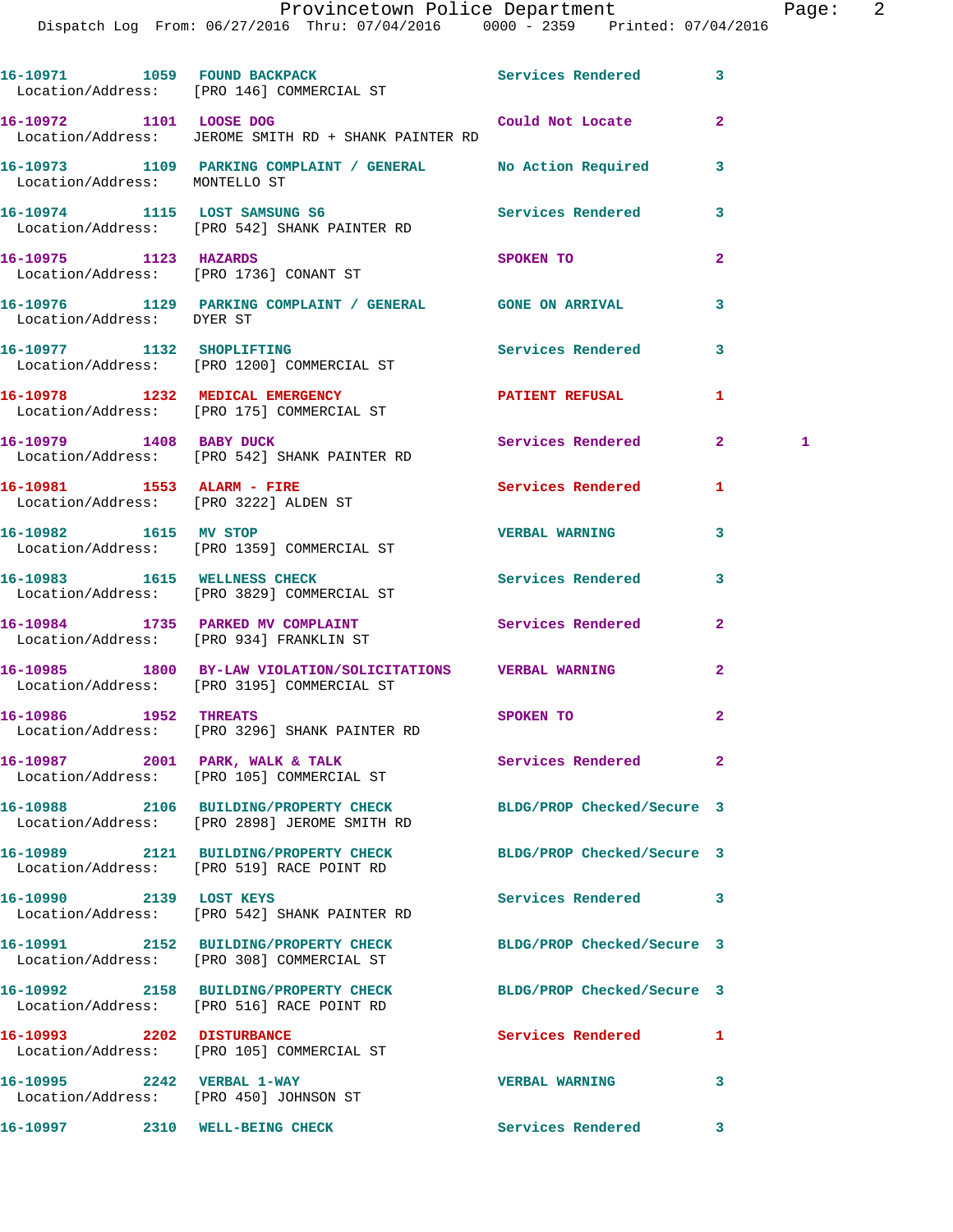## **For Date: 06/28/2016 - Tuesday**

|                                                    | 16-10998 0001 LOBBY TRAFFIC<br>Location/Address: [PRO 542] SHANK PAINTER RD                                      | Services Rendered 2        |                | 43 |
|----------------------------------------------------|------------------------------------------------------------------------------------------------------------------|----------------------------|----------------|----|
|                                                    | 16-11001 0039 LOST WALLET<br>Location/Address: [PRO 542] SHANK PAINTER RD                                        | Services Rendered 3        |                |    |
|                                                    | 16-10999 0043 BUILDING/PROPERTY CHECK BLDG/PROP Checked/Secure 3<br>Location/Address: [PRO 545] SHANK PAINTER RD |                            |                |    |
|                                                    | 16-11000 0107 BUILDING/PROPERTY CHECK<br>Location/Address: [PRO 1952] COMMERCIAL ST                              | BLDG/PROP Checked/Secure 3 |                |    |
|                                                    | 16-11002 0139 BUILDING/PROPERTY CHECK BLDG/PROP Checked/Secure 3<br>Location/Address: [PRO 3256] COMMERCIAL ST   |                            |                |    |
|                                                    | 16-11003 0143 NOISE COMPLAINT<br>Location/Address: [PRO 3947] BRADFORD ST                                        | Services Rendered          | 3              |    |
|                                                    | 16-11004 0146 COMPLAINT<br>Location/Address: [PRO 1502] BRADFORD ST                                              | Services Rendered          | 3              |    |
|                                                    | 16-11005 0242 DISTURBANCE<br>Location/Address: [PRO 564] BAYBERRY AVE                                            | SPOKEN TO                  | 1              |    |
| Location/Address: [PRO 2513] ROUTE 6               | 16-11006 0532 MV OBSERVANCE / ASSIGNMENT Services Rendered                                                       |                            | 3              |    |
| 16-11007 0535 MV STOP<br>Location/Address: ROUTE 6 |                                                                                                                  | <b>VERBAL WARNING</b>      | 3              |    |
|                                                    | 16-11009 0559 ALARM - FIRE<br>Location/Address: [PRO 1671] MASONIC PL                                            | False Alarm                | 1              |    |
|                                                    | 16-11010 0723 MV COMPLAINT<br>Location/Address: BRADFORD ST + WINSLOW ST                                         | Services Rendered          | $\overline{2}$ |    |
|                                                    | 16-11013 0803 TRESPASS<br>Location/Address: [PRO 3296] SHANK PAINTER RD                                          | SPOKEN TO                  | 2              |    |
|                                                    | 16-11012 0834 FIREARMS / FLARES<br>Location/Address: [PRO 542] SHANK PAINTER RD                                  | <b>Services Rendered</b>   | $\overline{2}$ |    |
|                                                    | 16-11014 0855 ANIMAL CALL-MISSING CAT Services Rendered<br>Location/Address: [PRO 1158] WINSLOW ST               |                            | $\overline{2}$ |    |
|                                                    | 16-11015 0857 PARKING COMPLAINT / GENERAL Vehicle Towed<br>Location/Address: [PRO 3138] CONWELL ST               |                            |                |    |
|                                                    | 16-11016 0903 BUILDING/PROPERTY CHECK Services Rendered<br>Location/Address: [PRO 2483] COMMERCIAL ST            |                            | 3              |    |
| 16-11018 0953 ALARM - FIRE                         | Location/Address: [PRO 4008] COMMERCIAL ST                                                                       | False Alarm                | 1              |    |
|                                                    | 16-11019 0953 BUILDING/PROPERTY CHECK<br>Location/Address: [PRO 3430] COMMERCIAL ST                              | <b>Services Rendered</b>   | 3              |    |
|                                                    | 16-11020 1015 BUILDING/PROPERTY CHECK Services Rendered<br>Location/Address: [PRO 2977] COMMERCIAL ST            |                            | 3              |    |
| 16-11021 1015 SOLICITING                           | Location/Address: [PRO 542] SHANK PAINTER RD                                                                     | SPOKEN TO                  | 3              |    |
| 16-11023 1119 INJURED BIRD                         | Location/Address: [PRO 3430] COMMERCIAL ST                                                                       | Services Rendered          | $\mathbf{2}$   |    |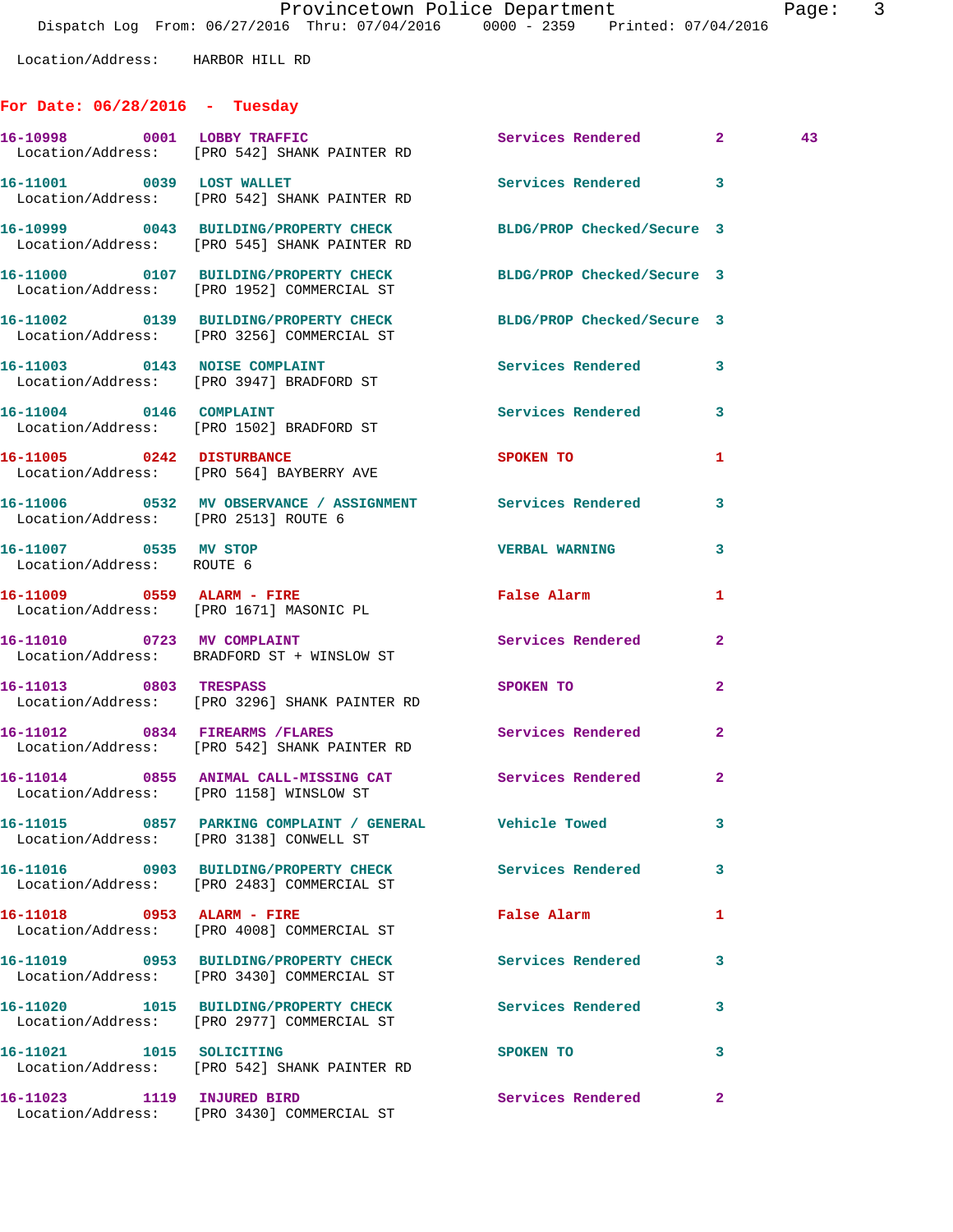|                                                                 | Provincetown Police Department The Page: 4<br>Dispatch Log From: 06/27/2016 Thru: 07/04/2016   0000 - 2359   Printed: 07/04/2016 |                                  |              |  |
|-----------------------------------------------------------------|----------------------------------------------------------------------------------------------------------------------------------|----------------------------------|--------------|--|
|                                                                 | 16-11025 1233 MEDICAL EMERGENCY 1 PATIENT REFUSAL 1<br>Location/Address: [PRO 1952] COMMERCIAL ST                                |                                  |              |  |
|                                                                 | 16-11026 1256 SHUTTLE<br>Location/Address: [PRO 2521] ROUTE 6                                                                    | Services Rendered 3              |              |  |
|                                                                 | 16-11029 1347 ASSIST AGENCY / MUTUAL AID Taken/Referred to Other 3<br>Location/Address: [PRO 514] RACE POINT RD                  |                                  |              |  |
|                                                                 | 16-11030 1349 MV DISABLED<br>Location/Address: PROVINCELANDS RD + ROUTE 6                                                        | Services Rendered                | $\mathbf{2}$ |  |
|                                                                 | 16-11031 1435 MEDICAL EMERGENCY<br>Location/Address: [PRO 2988] COMMERCIAL ST                                                    | PATIENT REFUSAL 1                |              |  |
|                                                                 | 16-11032 1509 LOST WALLET<br>Location/Address: [PRO 3260] BRADFORD ST EXT                                                        | <b>Services Rendered</b>         | 3            |  |
| 16-11033 1524 SICK DUCK                                         | Location/Address: [PRO 1931] BAYVIEW AVE                                                                                         | Taken/Referred to Other 2        |              |  |
|                                                                 | 16-11034 1525 BUILDING/PROPERTY CHECK BLDG/PROP Checked/Secure 3<br>Location/Address: [PRO 440] HARRY KEMP WAY                   |                                  |              |  |
|                                                                 | 16-11035 1537 LOST WALLET<br>Location/Address: [PRO 542] SHANK PAINTER RD                                                        | Services Rendered 3              |              |  |
|                                                                 | 16-11037 1604 BUILDING/PROPERTY CHECK BLDG/PROP Checked/Secure 3<br>Location/Address: [PRO 1778] SHANK PAINTER RD                |                                  |              |  |
| 16-11038 1650 HAZARDS                                           | Location/Address: [PRO 2851] COMMERCIAL ST                                                                                       | SPOKEN TO AND TO A THE SPOKEN TO | $\mathbf{2}$ |  |
|                                                                 | 16-11039 1704 PARK, WALK & TALK 1988 Services Rendered<br>Location/Address: [PRO 105] COMMERCIAL ST                              |                                  | $\mathbf{2}$ |  |
| 16-11040 1737 SERVICE CALL                                      | Location/Address: [PRO 3430] COMMERCIAL ST                                                                                       | Services Rendered                | 3            |  |
|                                                                 | 16-11041 1745 TTY TEST<br>Location/Address: [PRO 542] SHANK PAINTER RD                                                           | Services Rendered 1              |              |  |
| 16-11043 1750 SERVICE CALL<br>Location/Address: JEROME SMITH RD |                                                                                                                                  | SPOKEN TO                        |              |  |
|                                                                 | 16-11042 1801 MEDICAL EMERGENCY<br>Location/Address: [PRO 4024] COMMERCIAL ST                                                    | Transported to Hospital 1        |              |  |
|                                                                 | 16-11044 1825 PARKING COMPLAINT<br>Location/Address: [PRO 129] COMMERCIAL ST                                                     | Services Rendered                | 3            |  |
|                                                                 | 16-11045 1846 FOUND DEBIT CARD<br>Location/Address: [PRO 542] SHANK PAINTER RD                                                   | Services Rendered                | 3            |  |
|                                                                 | 16-11046 1907 DISTURBANCE/CCH TRANSPORT Transported to Hospital 1<br>Location/Address: [PRO 1115] STANDISH ST                    |                                  |              |  |
|                                                                 | 16-11047 2011 MV STOP<br>Location/Address: [PRO 105] COMMERCIAL ST                                                               | <b>VERBAL WARNING</b>            | 3            |  |
|                                                                 | 16-11048 2014 ALARM - FIRE<br>Location/Address: [PRO 437] FREEMAN ST                                                             | False Alarm <b>Example 2</b>     | 1            |  |
|                                                                 | 16-11049 2018 NOISE COMPLAINT<br>Location/Address: [PRO 2144] CONWELL ST                                                         | SPOKEN TO                        | 3            |  |
|                                                                 | 16-11050 2022 MEDICAL EMERGENCY<br>Location/Address: [PRO 542] SHANK PAINTER RD                                                  | Services Rendered                | 1            |  |
| 16-11052 2049 LOST WALLET                                       |                                                                                                                                  | Services Rendered 3              |              |  |

Location/Address: [PRO 542] SHANK PAINTER RD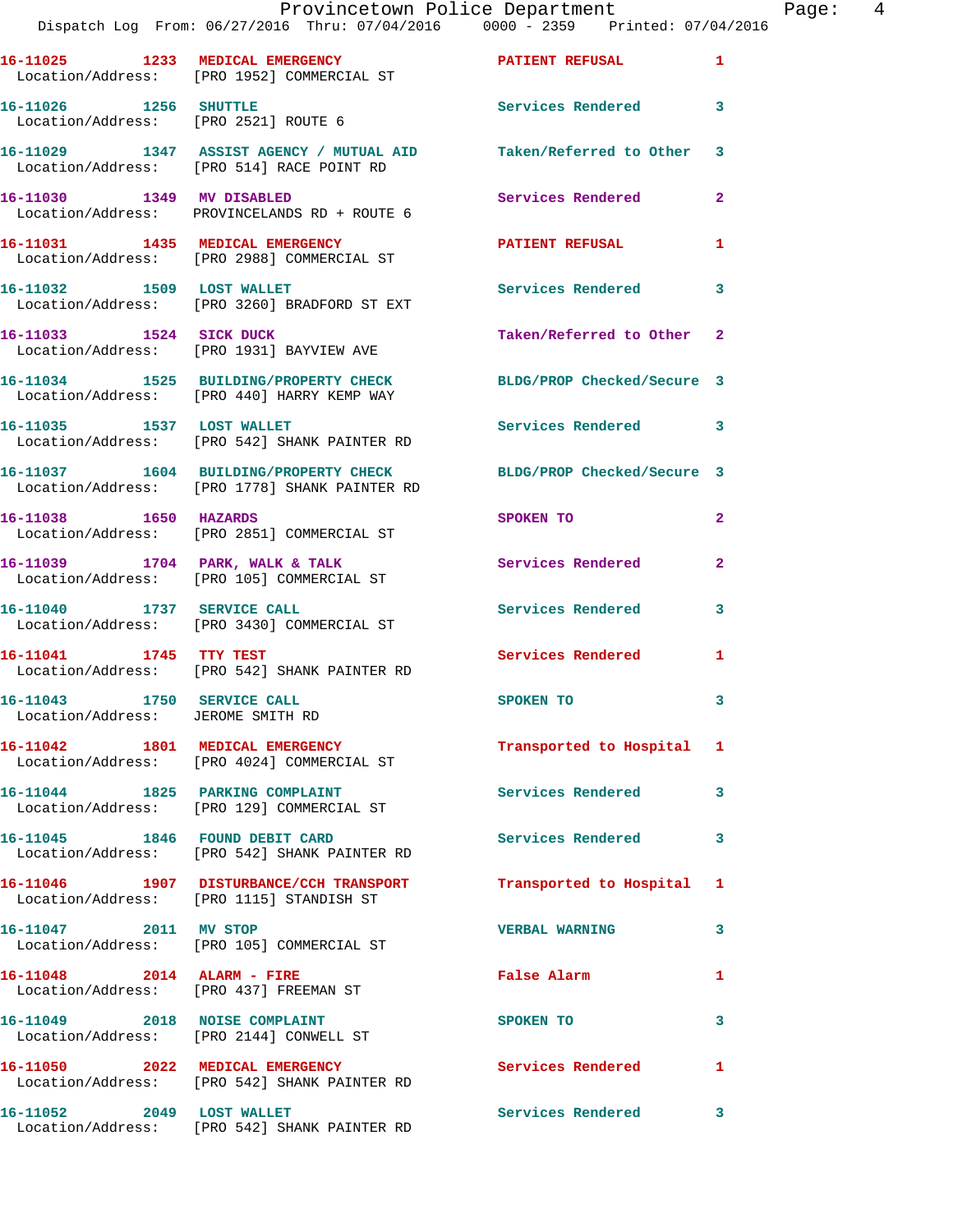|                                      | 16-11053 2125 POSSIBLE MVA Could Not Locate 1<br>Location/Address: HOWLAND ST + HARRY KEMP WAY                 |                           |                         |    |
|--------------------------------------|----------------------------------------------------------------------------------------------------------------|---------------------------|-------------------------|----|
| 16-11054 2136 MV COMPLAINT           | Location/Address: [PRO 957] HOWLAND ST                                                                         | SPOKEN TO                 | $\overline{2}$          |    |
|                                      | 16-11055 2158 BUILDING/PROPERTY CHECK BLDG/PROP Checked/Secure 3<br>Location/Address: [PRO 516] RACE POINT RD  |                           |                         |    |
| Location/Address: [PRO 3287] ROUTE 6 | 16-11056 2209 BUILDING/PROPERTY CHECK BLDG/PROP Checked/Secure 3                                               |                           |                         |    |
|                                      | 16-11057 2212 BUILDING/PROPERTY CHECK BLDG/PROP Checked/Secure 3<br>Location/Address: [PRO 2500] COMMERCIAL ST |                           |                         |    |
|                                      | 16-11058 2221 MEDICAL EMERGENCY<br>Location/Address: [PRO 1488] PEARL ST                                       | Transported to Hospital 1 |                         |    |
|                                      | 16-11059 2234 BUILDING/PROPERTY CHECK BLDG/PROP Checked/Secure 3<br>Location/Address: [PRO 182] COMMERCIAL ST  |                           |                         |    |
|                                      | 16-11060 2249 COMPLAINT - STREET PERFORMERS SPOKEN TO<br>Location/Address: CENTER ST + COMMERCIAL ST           |                           | 3 <sup>7</sup>          | 1  |
|                                      | 16-11062 2330 BUILDING/PROPERTY CHECK<br>Location/Address: [PRO 3259] MACMILLAN WHARF                          | Services Rendered         | 3                       |    |
|                                      | 16-11063 2355 BUILDING/PROPERTY CHECK Services Rendered<br>Location/Address: [PRO 2483] COMMERCIAL ST          |                           | $\overline{\mathbf{3}}$ |    |
| For Date: $06/29/2016$ - Wednesday   |                                                                                                                |                           |                         |    |
|                                      | 16-11064 0000 LOBBY TRAFFIC<br>Location/Address: [PRO 542] SHANK PAINTER RD                                    | Services Rendered         | $2^{\circ}$             | 37 |
|                                      | 16-11065 0004 BUILDING/PROPERTY CHECK<br>Location/Address: [PRO 3430] COMMERCIAL ST                            | Services Rendered         | 3                       |    |
|                                      | 16-11066 0025 MV OBSERVANCE / ASSIGNMENT Services Rendered<br>Location/Address: [PRO 94] BRADFORD ST           |                           | 3                       |    |
|                                      | 16-11067 0115 PARK, WALK & TALK Services Rendered<br>Location: [PRO 3431] LOPES SQUARE                         |                           | $\mathbf{2}$            |    |
|                                      | 16-11068 0138 BUILDING/PROPERTY CHECK BLDG/PROP Checked/Secure 3                                               |                           |                         |    |

**16-11069 0218 ALARM - GENERAL False Alarm 1**  Location/Address: [PRO 1124] THISTLEMORE RD

Location/Address: [PRO 444] HIGH POLE HILL

Location/Address: [PRO 2702] COMMERCIAL ST

Location/Address: ROUTE 6 + HOWLAND ST

**16-11072 0437 BUILDING/PROPERTY CHECK BLDG/PROP Checked/Secure 3**  Location/Address: [PRO 2194] COMMERCIAL ST

Location/Address: [PRO 2490] PROVINCELANDS RD

**16-11074 0505 MV OBSERVANCE / ASSIGNMENT Services Rendered 3**  Location/Address: [PRO 2521] ROUTE 6

**16-11075 0551 FLIGHT COVERAGE Services Rendered 2**  Location/Address: [PRO 516] RACE POINT RD

**16-11076 0719 BOAT/HARBORMASTER Services Rendered 2** 

16-11070 0238 PROPERTY DAMAGE Services Rendered 3

**16-11071 0432 MV OBSERVANCE / ASSIGNMENT Services Rendered 3** 

**16-11073 0453 BUILDING/PROPERTY CHECK Services Rendered 3**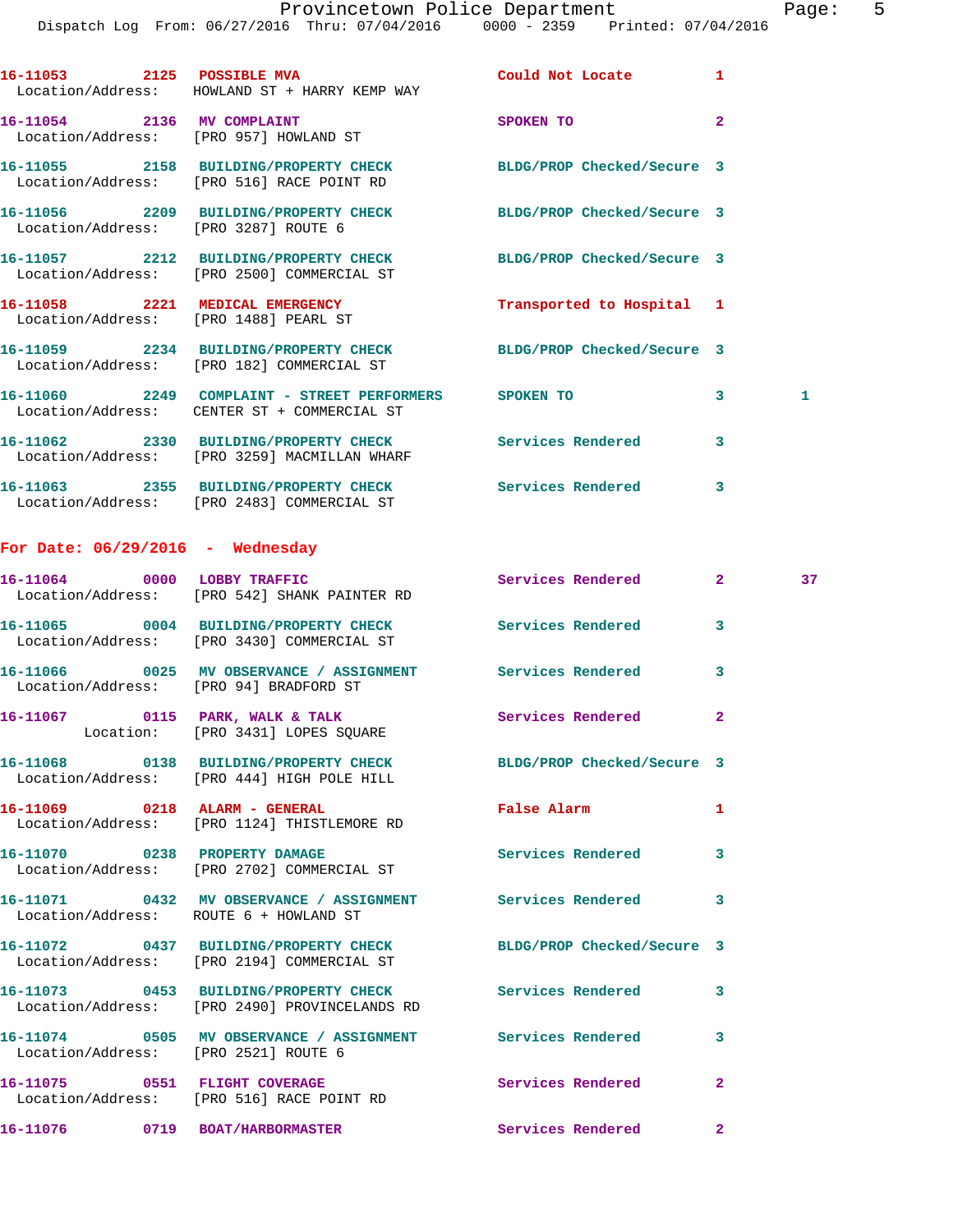|                                                               | Dispatch Log From: 06/27/2016 Thru: 07/04/2016 0000 - 2359 Printed: 07/04/2016                                | Provincetown Police Department | Page: 6        |  |
|---------------------------------------------------------------|---------------------------------------------------------------------------------------------------------------|--------------------------------|----------------|--|
|                                                               | Location/Address: [PRO 3033] COMMERCIAL ST                                                                    |                                |                |  |
|                                                               | 16-11077 0734 ANIMAL CALL/TURTLE<br>Location/Address: COMMERCIAL ST                                           | <b>Services Rendered</b> 2     |                |  |
|                                                               | 16-11078 0802 SERVICE CALL/COURT Services Rendered<br>Location/Address: [PRO 542] SHANK PAINTER RD            |                                | 3              |  |
|                                                               | 16-11079 0837 COMPLAINT<br>Location/Address: [PRO 1610] WINTHROP ST                                           | Could Not Locate 3             |                |  |
| Location/Address: COMMERCIAL ST                               | 16-11080 0842 PARKING COMPLAINT / GENERAL SPOKEN TO                                                           |                                | 3              |  |
| Location/Address: [PRO 3287] ROUTE 6                          | 16-11081 0852 BUILDING/PROPERTY CHECK BLDG/PROP Checked/Secure 3                                              |                                |                |  |
|                                                               | 16-11082 0902 FIRE SYSTEM TEST<br>Location/Address: [PRO 569] WINSLOW ST                                      | Services Rendered 1            |                |  |
| 16-11083 0904 MV STOP                                         | Location/Address: BRADFORD ST + MONTELLO ST                                                                   | VERBAL WARNING 3               |                |  |
|                                                               | 16-11084 0925 COMPLAINT/BUILDING DEBRIS Services Rendered 3<br>Location/Address: [PRO 1736] CONANT ST         |                                |                |  |
|                                                               | 16-11085 0934 LOST HONDA KEY<br>Location/Address: [PRO 542] SHANK PAINTER RD                                  | Services Rendered              | $\mathbf{3}$   |  |
|                                                               | 16-11086 0937 LOST WALLET<br>Location/Address: [PRO 539] SHANK PAINTER RD                                     | Services Rendered 3            |                |  |
| Location/Address: [PRO 571] ALDEN ST                          | 16-11087 0948 BUILDING/PROPERTY CHECK BLDG/PROP Checked/Secure 3                                              |                                |                |  |
|                                                               | 16-11088 0957 MEDICAL EMERGENCY/LACERATION PATIENT REFUSAL 1<br>Location/Address: [PRO 2207] SHANK PAINTER RD |                                |                |  |
|                                                               | 16-11089 1000 ANIMAL CALL/SEAGULL WING Services Rendered<br>Location/Address: ALLERTON ST + COMMERCIAL ST     |                                | $\mathbf{2}$   |  |
| 16-11090 1038 HAZARDS<br>Location/Address: [PRO 2513] ROUTE 6 |                                                                                                               | Services Rendered              | $\overline{2}$ |  |
| 16-11091 1046 MV STOP                                         | Location/Address: [PRO 2518] ROUTE 6                                                                          | VERBAL WARNING 3               |                |  |
|                                                               | 16-11092 1054 ANIMAL CALL/LOOSE DOG PAST Could Not Locate<br>Location/Address: [PRO 1094] RACE POINT RD       |                                | -2             |  |
| Refer To Field Int: 16-6-FI                                   | 16-11093 1054 SUSPICIOUS ACTIVITY<br>Location/Address: [PRO 2977] COMMERCIAL ST                               | SPOKEN TO                      | $\mathbf{2}$   |  |
|                                                               | 16-11094 1105 SERVICE CALL<br>Location/Address: [PRO 2144] CONWELL ST                                         | SPOKEN TO                      | 3              |  |
|                                                               | 16-11095 1143 DISTURBANCE<br>Location/Address: [PRO 3456] RYDER ST EXT                                        | SPOKEN TO                      | 1              |  |
|                                                               | 16-11096 1202 PARK, WALK & TALK<br>Location/Address: [PRO 105] COMMERCIAL ST                                  | Services Rendered              | $\mathbf{2}$   |  |
|                                                               | 16-11097 1222 ANIMAL CALL/DOG/UNCONFINED SPOKEN TO<br>Location/Address: [PRO 733] BRADFORD ST                 |                                | $\mathbf{2}$   |  |
| Location/Address: COMMERCIAL ST                               | 16-11098 1251 PROPERTY DAMAGE                                                                                 | Services Rendered 3            |                |  |
|                                                               | 16-11099 1310 LARCENY /FORGERY/ FRAUD Services Rendered<br>Location/Address: [PRO 2924] WEST VINE ST          |                                | $\mathbf{2}$   |  |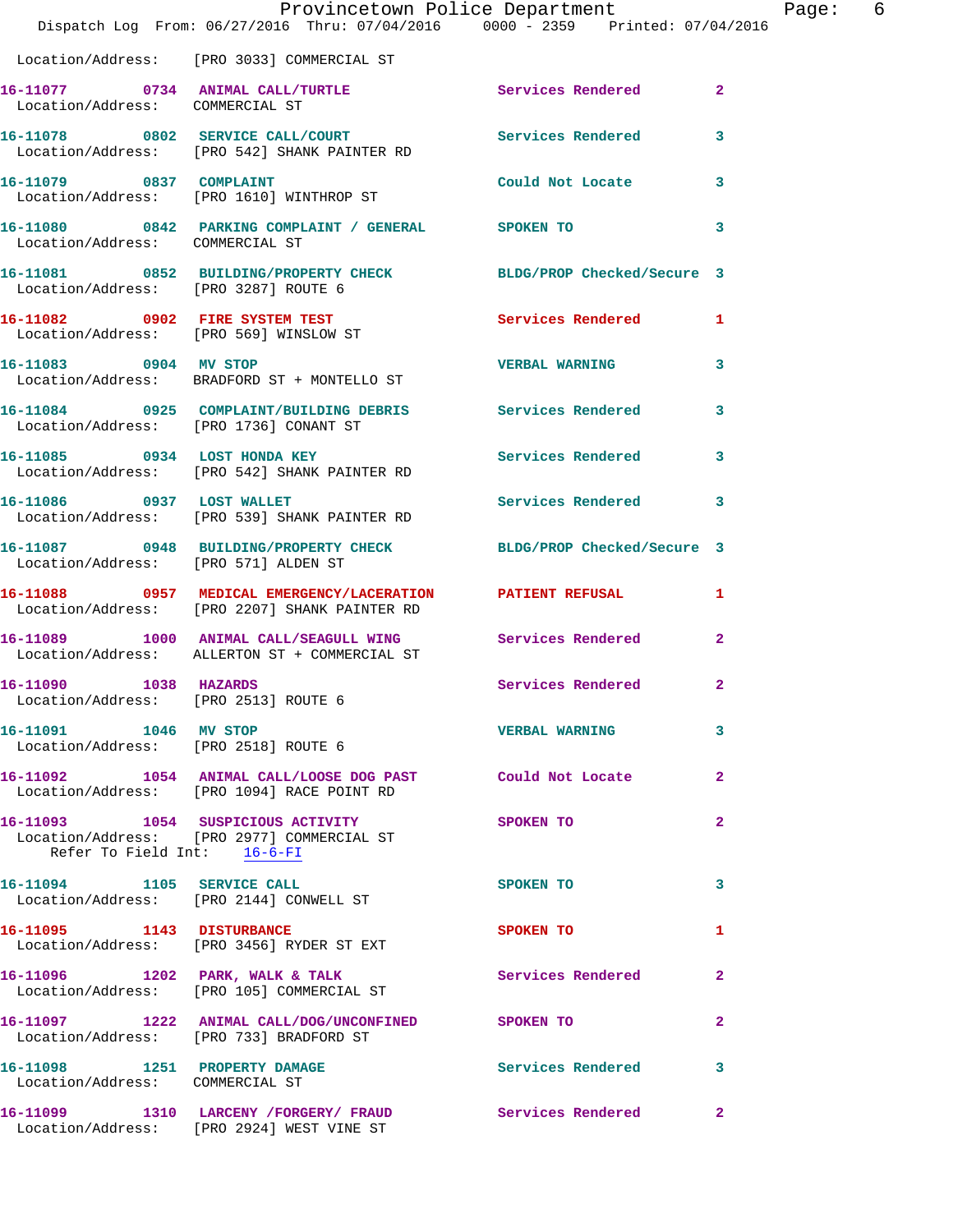Dispatch Log From: 06/27/2016 Thru: 07/04/2016 0000 - 2359 Printed: 07/04/2016

|                                                                             | 16-11100 1338 PROPERTY DAMAGE<br>Location/Address: [PRO 366] COMMERCIAL ST                              | Services Rendered 3        |                |
|-----------------------------------------------------------------------------|---------------------------------------------------------------------------------------------------------|----------------------------|----------------|
| 16-11101 1351 ANIMAL CALL/DOG                                               | Location/Address: [PRO 3670] SHANK PAINTER RD                                                           | SPOKEN TO                  | $\overline{2}$ |
|                                                                             | 16-11102 1415 ANIMAL CALL/CITATION<br>Location/Address: [PRO 733] BRADFORD ST                           | Citation/Warning Issued 2  |                |
| 16-11103 1420 LOST WALLET                                                   | Location/Address: [PRO 542] SHANK PAINTER RD                                                            | Services Rendered 3        |                |
|                                                                             | 16-11104 1428 MEDICAL EMERGENCY<br>Location/Address: [PRO 2499] RACE POINT RD                           | Transported to Hospital 1  |                |
| 16-11291 1450 INVESTIGATION                                                 | Location/Address: [PRO 542] SHANK PAINTER RD                                                            | Services Rendered 3        |                |
|                                                                             | 16-11105 1519 PARK, WALK & TALK<br>Location/Address: [PRO 105] COMMERCIAL ST                            | Services Rendered          | $\mathbf{2}$   |
| 16-11106 1534 FOUND RED FITBIT                                              | Location/Address: [PRO 2660] COMMERCIAL ST                                                              | Services Rendered 3        |                |
|                                                                             | 16-11107 1537 MEDICAL EMERGENCY<br>Location/Address: [PRO 442] HARRY KEMP WAY                           | Services Rendered          | $\blacksquare$ |
|                                                                             | 16-11108 1553 BUILDING/PROPERTY CHECK<br>Location/Address: [PRO 519] RACE POINT RD                      | BLDG/PROP Checked/Secure 3 |                |
| Location/Address: [PRO 2513] ROUTE 6                                        | 16-11109 1619 HAZARDS/BRUSH ON HWY                                                                      | Removed Hazard             | $\mathbf{2}$   |
|                                                                             | 16-11110 1628 SUSPICIOUS ACTIVITY<br>Location/Address: [PRO 855] COMMERCIAL ST                          | Investigated               | $\mathbf{2}$   |
|                                                                             | 16-11111 1639 MEDICAL EMERGENCY<br>Location/Address: [PRO 1017] NELSON AVE                              | <b>PATIENT REFUSAL</b>     | 1              |
|                                                                             | 16-11112 1717 ASSIST CITIZEN<br>Location/Address: [PRO 1686] COMMERCIAL ST                              | Services Rendered          | 3              |
| 16-11113 1753 STOLEN MV                                                     | Location/Address: [PRO 75] CAPTAIN BERTIES WAY                                                          | Services Rendered 3        |                |
| 16-11114 1754 ANIMAL CALL/SEAGULL<br>Location/Address: [PRO 57] BRADFORD ST |                                                                                                         | <b>Services Rendered</b>   | $\mathbf{2}$   |
| 16-11115 1756 MEDICAL EMERGENCY<br>Location/Address: [PRO 2880] COURT ST    |                                                                                                         | Services Rendered          | 1              |
| 16-11116    1916    FOUND KEYS                                              | Location/Address: [PRO 2241] COMMERCIAL ST                                                              | Services Rendered          | $\mathbf{3}$   |
|                                                                             | 16-11117 1917 PARKING COMPLAINT / GENERAL Services Rendered<br>Location/Address: [PRO 526] RYDER ST EXT |                            | 3              |
| 16-11118 1942 MV STOP<br>Location/Address: [PRO 2518] ROUTE 6               |                                                                                                         | <b>VERBAL WARNING</b>      | 3              |
| 16-11119 2000 HAZARDS                                                       | Location/Address: [PRO 526] RYDER ST EXT                                                                | Taken/Referred to Other 2  |                |
| 16-11120 2003 MV STOP<br>Location/Address: [PRO 2518] ROUTE 6               |                                                                                                         | No Action Required         | 3              |
| 16-11121 2019 HAZARDS                                                       | Location/Address: [PRO 2251] COMMERCIAL ST                                                              | Taken/Referred to Other 2  |                |
| 16-11122 2025 AIRPORT                                                       |                                                                                                         | Services Rendered          | $\mathbf{2}$   |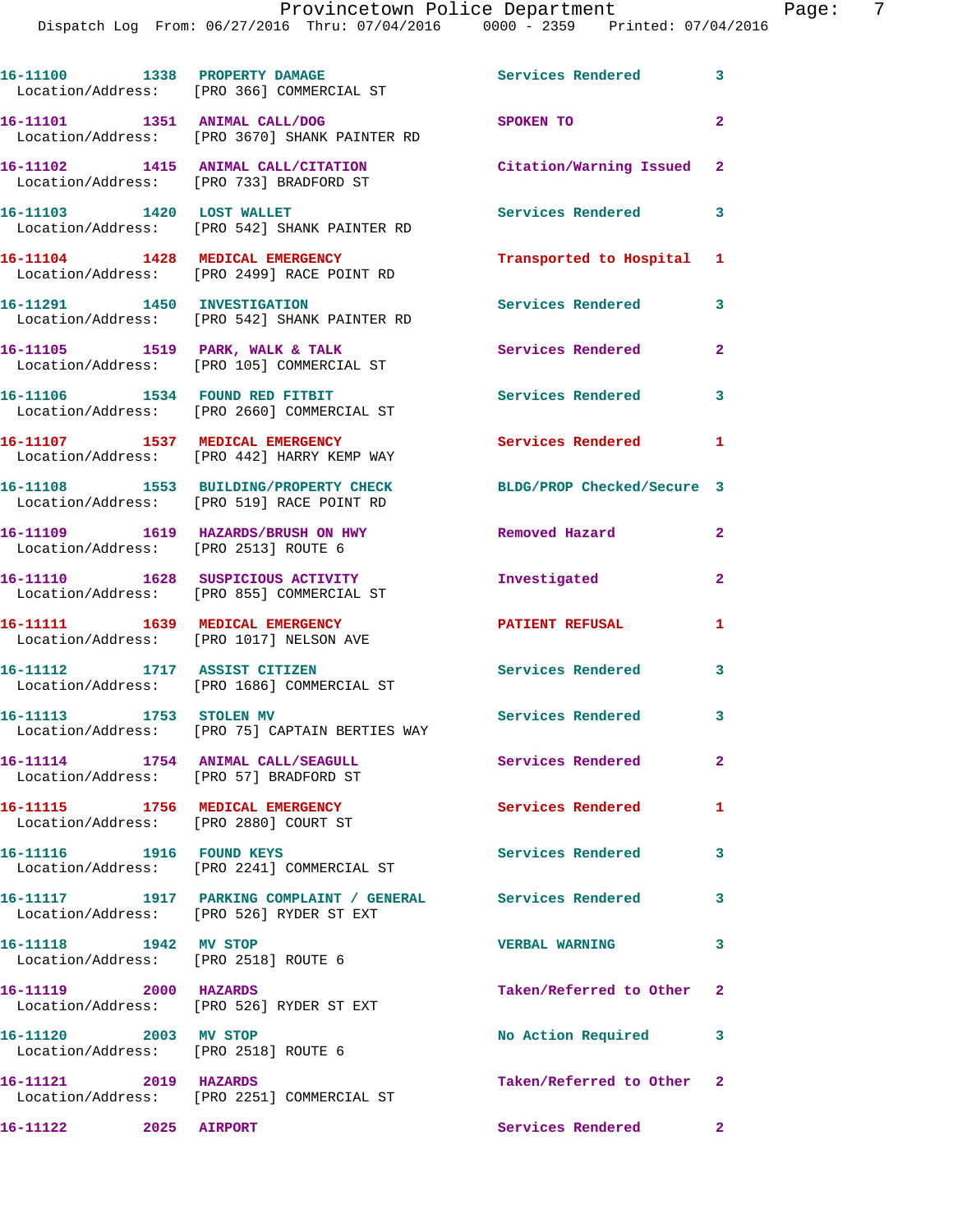|                                                               | Dispatch Log From: 06/27/2016 Thru: 07/04/2016   0000 - 2359   Printed: 07/04/2016                                                                                                                                                                                                | Provincetown Police Department | Page: 8 |  |
|---------------------------------------------------------------|-----------------------------------------------------------------------------------------------------------------------------------------------------------------------------------------------------------------------------------------------------------------------------------|--------------------------------|---------|--|
|                                                               | Location/Address: [PRO 516] RACE POINT RD                                                                                                                                                                                                                                         |                                |         |  |
| 16-11123 2026 STOLEN PLANTS<br>Location/Address: STANDISH WAY |                                                                                                                                                                                                                                                                                   | <b>Services Rendered</b> 2     |         |  |
|                                                               | 16-11124 2106 MEDICAL EMERGENCY <b>120 Contract Contract Contract Contract Contract Contract Contract Contract Contract Contract Contract Contract Contract Contract Contract Contract Contract Contract Contract Contract Contr</b><br>Location/Address: [PRO 249] COMMERCIAL ST |                                |         |  |
|                                                               | 16-11125 2136 FOUND ROOM KEY<br>Location/Address: [PRO 542] SHANK PAINTER RD                                                                                                                                                                                                      | Services Rendered 3            |         |  |
| Location/Address: [PRO 2513] ROUTE 6                          |                                                                                                                                                                                                                                                                                   |                                | 3       |  |
| Location/Address: [PRO 2518] ROUTE 6                          | 16-11127 2200 MV STOP                                                                                                                                                                                                                                                             | <b>VERBAL WARNING</b>          | 3       |  |
|                                                               | 16-11128 2214 TRESPASS ORDER Services Rendered 3<br>Location/Address: [PRO 542] SHANK PAINTER RD                                                                                                                                                                                  |                                |         |  |
|                                                               | 16-11129 2222 BUILDING/PROPERTY CHECK BLDG/PROP Checked/Secure 3<br>Location/Address: [PRO 182] COMMERCIAL ST                                                                                                                                                                     |                                |         |  |
|                                                               | 16-11130 2313 COMPLAINT - STREET PERFORMERS Services Rendered<br>Location/Address: [PRO 185] COMMERCIAL ST                                                                                                                                                                        |                                | 3       |  |
| 16-11131 2335 MV STOP<br>Location/Address: ROUTE 6            |                                                                                                                                                                                                                                                                                   | <b>VERBAL WARNING</b>          | 3       |  |
| For Date: $06/30/2016$ - Thursday                             |                                                                                                                                                                                                                                                                                   |                                |         |  |

## **16-11132 0000 LOBBY TRAFFIC Services Rendered 2 26**  Location/Address: [PRO 542] SHANK PAINTER RD **16-11133 0007 PARK, WALK & TALK Services Rendered 2**  Location/Address: [PRO 105] COMMERCIAL ST **16-11134 0041 BUILDING/PROPERTY CHECK BLDG/PROP Checked/Secure 3**  Location/Address: [PRO 175] COMMERCIAL ST **16-11135 0108 BUILDING/PROPERTY CHECK BLDG/PROP Checked/Secure 3**  Location/Address: [PRO 530] SHANK PAINTER RD **16-11136 0108 BUILDING/PROPERTY CHECK BLDG/PROP Checked/Secure 3**  Location/Address: [PRO 2500] COMMERCIAL ST **16-11137 0137 MV OBSERVANCE / ASSIGNMENT Services Rendered 3**  Location/Address: [PRO 58] BRADFORD ST **16-11138 0143 MV OBSERVANCE / ASSIGNMENT Services Rendered 3**  Location/Address: [PRO 2513] ROUTE 6 **16-11139 0242 NOISE COMPLAINT SPOKEN TO 3**  Location/Address: [PRO 1290] BRADFORD ST **16-11140 0306 BY-LAW VIOLATION SPOKEN TO 2**  Location/Address: [PRO 539] SHANK PAINTER RD **16-11141 0522 BUILDING/PROPERTY CHECK BLDG/PROP Checked/Secure 3**  Location/Address: [PRO 444] HIGH POLE HILL **16-11142 0601 BUILDING/PROPERTY CHECK BLD/PROP CHECKED UNSECUR 3**  Location/Address: [PRO 366] COMMERCIAL ST **16-11143 0733 BUILDING/PROPERTY CHECK Services Rendered 3**  Location/Address: [PRO 2483] COMMERCIAL ST **16-11144 0746 ANIMAL CALL/INJURED BIRD Services Rendered 2**

Location/Address: [PRO 2199] BAYBERRY AVE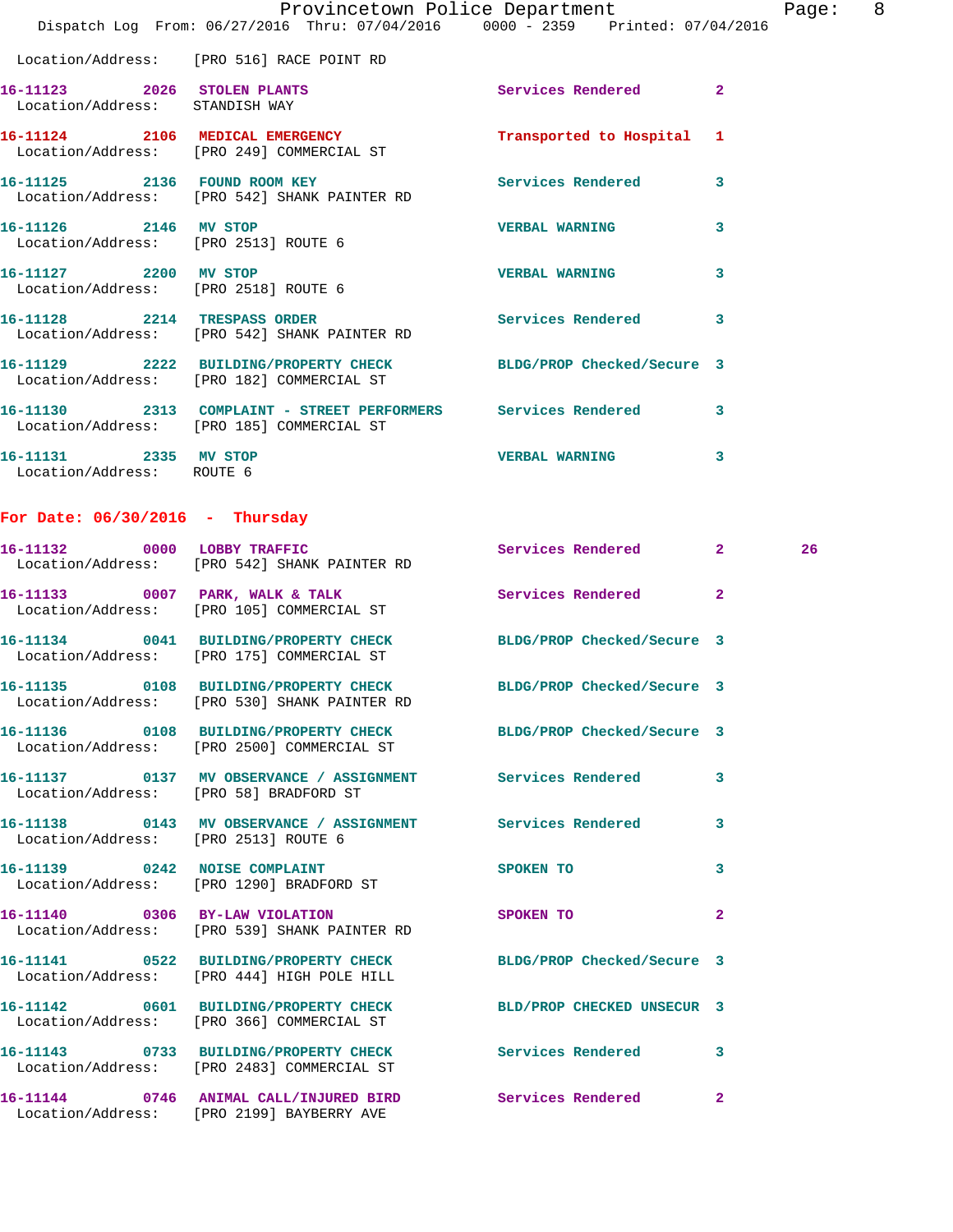|                                                                               |                                        | Provincetown Police Department<br>Dispatch Log From: 06/27/2016 Thru: 07/04/2016 0000 - 2359 Printed: 07/04/2016 |                       |                            |                |
|-------------------------------------------------------------------------------|----------------------------------------|------------------------------------------------------------------------------------------------------------------|-----------------------|----------------------------|----------------|
| Location/Address: [PRO 366] COMMERCIAL ST                                     |                                        | 16-11145 0754 BUILDING/PROPERTY CHECK BLDG/PROP Checked/Secure 3                                                 |                       |                            |                |
| Location/Address: [PRO 3440] ROUTE 6                                          |                                        | 16-11146  0758 MV OBSERVANCE / ASSIGNMENT  VERBAL WARNING                                                        |                       |                            | 3              |
| 16-11147 0809 MV STOP<br>Location/Address: [PRO 2479] ROUTE 6                 |                                        |                                                                                                                  | <b>VERBAL WARNING</b> |                            | 3              |
| 16-11148 0811 PARK, WALK & TALK<br>Location/Address: [PRO 2500] COMMERCIAL ST |                                        |                                                                                                                  | Services Rendered     |                            | $\overline{2}$ |
| Location/Address: [PRO 2577] BRADFORD ST                                      |                                        | 16-11150              0829   ASSIST AGENCY / MUTUAL AID             Taken/Referred to Other     3                |                       |                            |                |
| Location/Address: [PRO 3287] ROUTE 6                                          |                                        | 16-11151 0903 BUILDING/PROPERTY CHECK BLDG/PROP Checked/Secure 3                                                 |                       |                            |                |
| 16-11152                                                                      | 0945<br><b>BUILDING/PROPERTY CHECK</b> |                                                                                                                  |                       | BLDG/PROP Checked/Secure 3 |                |

**16-11153 0945 BUILDING/PROPERTY CHECK BLDG/PROP Checked/Secure 3**  Location/Address: [PRO 3318] CEMETERY RD

Location/Address: [PRO 3317] CEMETERY RD

16-11154 0947 PARK, WALK & TALK Services Rendered 2 Location/Address: [PRO 3222] ALDEN ST

**16-11156 1007 THREATS SPOKEN TO 2**  Location/Address: [PRO 542] SHANK PAINTER RD

**16-11155 1008 MV OBSERVANCE / ASSIGNMENT Services Rendered 3**  Location/Address: SHANK PAINTER RD

16-11159 1015 PARK, WALK & TALK **Services Rendered** 2 Location/Address: [PRO 285] COMMERCIAL ST

**16-11158 1028 FOUND SUITCASES Services Rendered 3**  Location/Address: [PRO 3259] MACMILLAN WHARF

**16-11160 1055 PARKING COMPLAINT / GENERAL GONE ON ARRIVAL 3**  Location/Address: [PRO 1463] COMMERCIAL ST

**16-11161 1110 COMPLAINT SPOKEN TO 3**  Location/Address: [PRO 63] BRADFORD ST EXT

**16-11162 1130 ANIMAL CALL/DIGGING Services Rendered 2**  Location/Address: [PRO 3656] COTTAGE ST

**16-11163 1155 PARKING COMPLAINT / GENERAL Services Rendered 3**  Location/Address: [PRO 175] COMMERCIAL ST

**16-11164 1207 MV ACCIDENT Services Rendered 1**  Location/Address: CARVER ST + COMMERCIAL ST

**16-11165 1313 ASSIST CITIZEN SPOKEN TO 3**  Location/Address: [PRO 1402] NELSON AVE

**16-11166 1323 PROPERTY DAMAGE Peace Restored 3** 

 Location/Address: [PRO 129] COMMERCIAL ST **16-11167 1328 MV ACCIDENT Services Rendered 1**  Location: CENTER ST

Refer To Accident: 16-31-AC **16-11168 1415 BUILDING/PROPERTY CHECK Services Rendered 3** 

 Location/Address: [PRO 3430] COMMERCIAL ST **16-11169 1430 ANIMAL CALL/INJURED BIRD Services Rendered 2** 

 Location/Address: [PRO 542] SHANK PAINTER RD **16-11170 1531 PARK, WALK & TALK Services Rendered 2**  Page: 9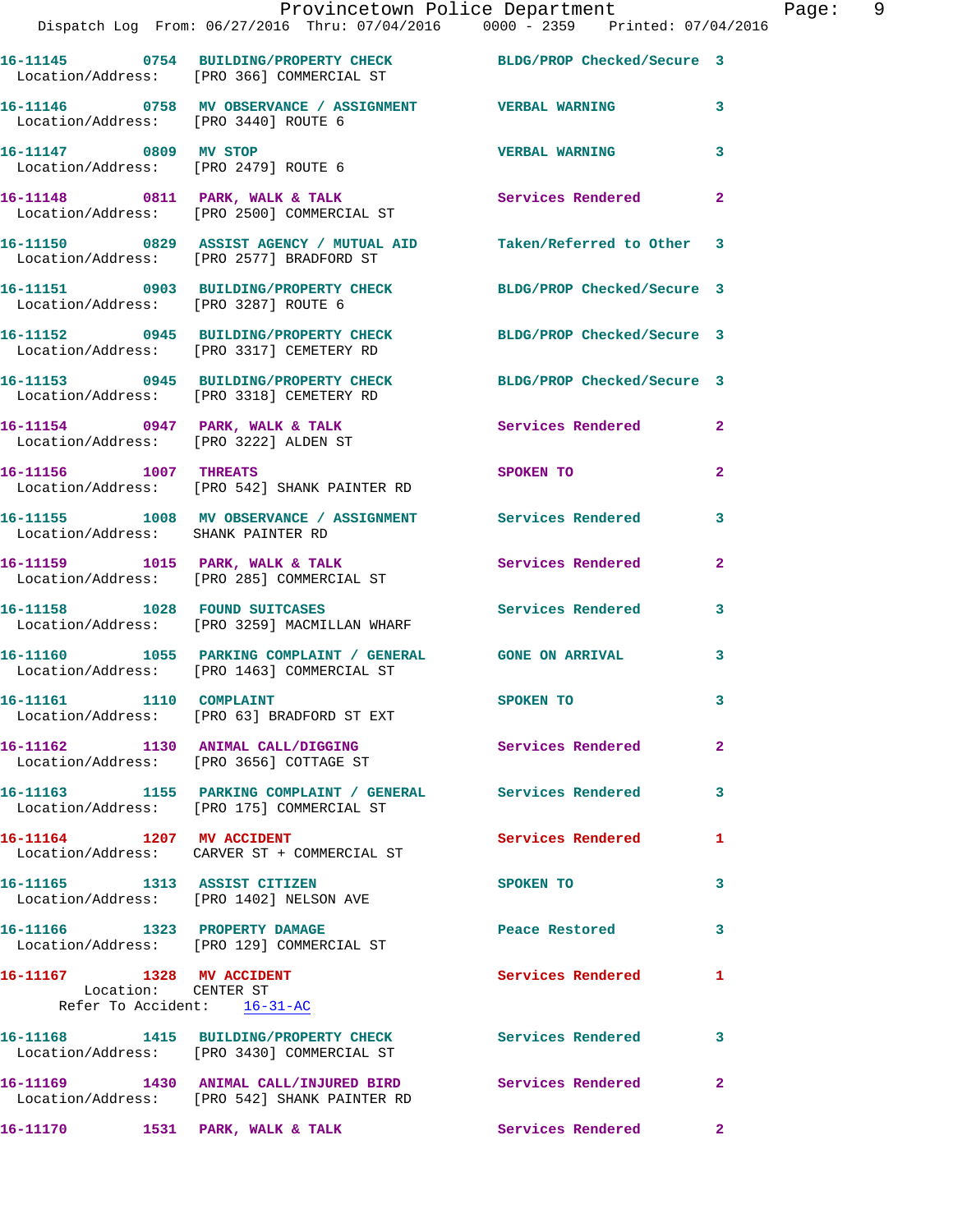|                                                                | Dispatch Log From: 06/27/2016 Thru: 07/04/2016   0000 - 2359   Printed: 07/04/2016                            | Provincetown Police Department |                | Page: 10 |  |
|----------------------------------------------------------------|---------------------------------------------------------------------------------------------------------------|--------------------------------|----------------|----------|--|
|                                                                | Location/Address: [PRO 105] COMMERCIAL ST                                                                     |                                |                |          |  |
| Refer To Accident: 16-32-AC                                    | 16-11172 1545 MV HIT & RUN<br>Location/Address: [PRO 1343] COMMERCIAL ST                                      | Services Rendered 2            |                |          |  |
|                                                                | 16-11173 1616 MONEY STOLEN<br>Location/Address: [PRO 274] COMMERCIAL ST                                       | Could Not Locate 2             |                |          |  |
| 16-11174 1628 THREATS<br>Location/Address: [PRO 3222] ALDEN ST |                                                                                                               | Services Rendered              | $\overline{2}$ |          |  |
| 16-11175 1641 RENTAL SCAM<br>Location/Address: COMMERCIAL ST   |                                                                                                               | Services Rendered 2            |                |          |  |
|                                                                | 16-11176 1657 COMPLAINT<br>Location/Address: [PRO 451] JOHNSON ST                                             | Services Rendered 3            |                |          |  |
|                                                                | 16-11177 1704 DOG IN MV/CITATION ISSUED Citation/Warning Issued 2<br>Location/Address: [PRO 2520] PRINCE ST   |                                |                | 1        |  |
| Refer To Field Int: 16-7-FI                                    | 16-11178 1709 VERBAL/OPEN CONTAINER<br>Location/Address: [PRO 3259] MACMILLAN WHARF                           | Services Rendered 2            |                |          |  |
|                                                                | 16-11179 1721 IRS PHONE SCAM<br>Location/Address: [PRO 1654] NELSON AVE                                       | Services Rendered              | $\mathbf{2}$   |          |  |
|                                                                | 16-11180 1728 PARK, WALK & TALK 1999 Services Rendered 2<br>Location/Address: [PRO 526] RYDER ST EXT          |                                |                |          |  |
| Location/Address: [PRO 2519] ROUTE 6                           | 16-11181 1740 OBJECT IN ROAD                                                                                  | <b>GONE ON ARRIVAL</b>         | $\mathbf{2}$   |          |  |
|                                                                | 16-11182 1756 BIKE LOCK ASSIST<br>Location/Address: [PRO 85] COMMERCIAL ST                                    | Services Rendered 2            |                |          |  |
|                                                                | 16-11183 1827 PARKED MV COMPLAINT<br>Location/Address: [PRO 667] COMMERCIAL ST                                | Services Rendered              | $\mathbf{2}$   |          |  |
| 16-11184 1829 MV DISABLED                                      | Location/Address: [PRO 537] SHANK PAINTER RD                                                                  | Services Rendered 2            |                |          |  |
|                                                                | 16-11185 2047 BOAT/HARBORMASTER Services Rendered<br>Location/Address: [PRO 396] COMMERCIAL ST                |                                | $\mathbf{2}$   |          |  |
|                                                                | 16-11186 2113 AIRCRAFT/GATE CODE<br>Location/Address: [PRO 519] RACE POINT RD                                 | Could Not Locate 2             |                | 1        |  |
|                                                                | 16-11188 2119 BUILDING/PROPERTY CHECK BLDG/PROP Checked/Secure 3<br>Location/Address: [PRO 1482] MECHANIC ST  |                                |                |          |  |
|                                                                | 16-11189 2127 SUICIDAL/TRANSPORT<br>Location/Address: [PRO 2499] RACE POINT RD                                | Transported to Hospital 1      |                | 1        |  |
|                                                                | 16-11190 2155 BUILDING/PROPERTY CHECK BLDG/PROP Checked/Secure 3<br>Location/Address: [PRO 379] COMMERCIAL ST |                                |                |          |  |
| Location/Address: [PRO 94] BRADFORD ST                         | 16-11191 2159 MV OBSERVANCE / ASSIGNMENT Services Rendered 3                                                  |                                |                |          |  |
|                                                                | 16-11192 2206 COMPLAINT - STREET PERFORMERS Services Rendered<br>Location/Address: [PRO 182] COMMERCIAL ST    |                                | 3              |          |  |
|                                                                | 16-11193 2209 CROWDS/OVERCROWDING Services Rendered<br>Location/Address: [PRO 105] COMMERCIAL ST              |                                | $\mathbf{2}$   |          |  |
|                                                                | 16-11194 2211 VERBAL/FAIL TO ILLUMINATE VERBAL WARNING<br>Location/Address: [PRO 3231] BRADFORD ST            |                                | 3              |          |  |
| 16-11195 2221 HAZARDS/FIREWORKS                                |                                                                                                               | <b>GONE ON ARRIVAL</b>         | $\mathbf{2}$   | 3        |  |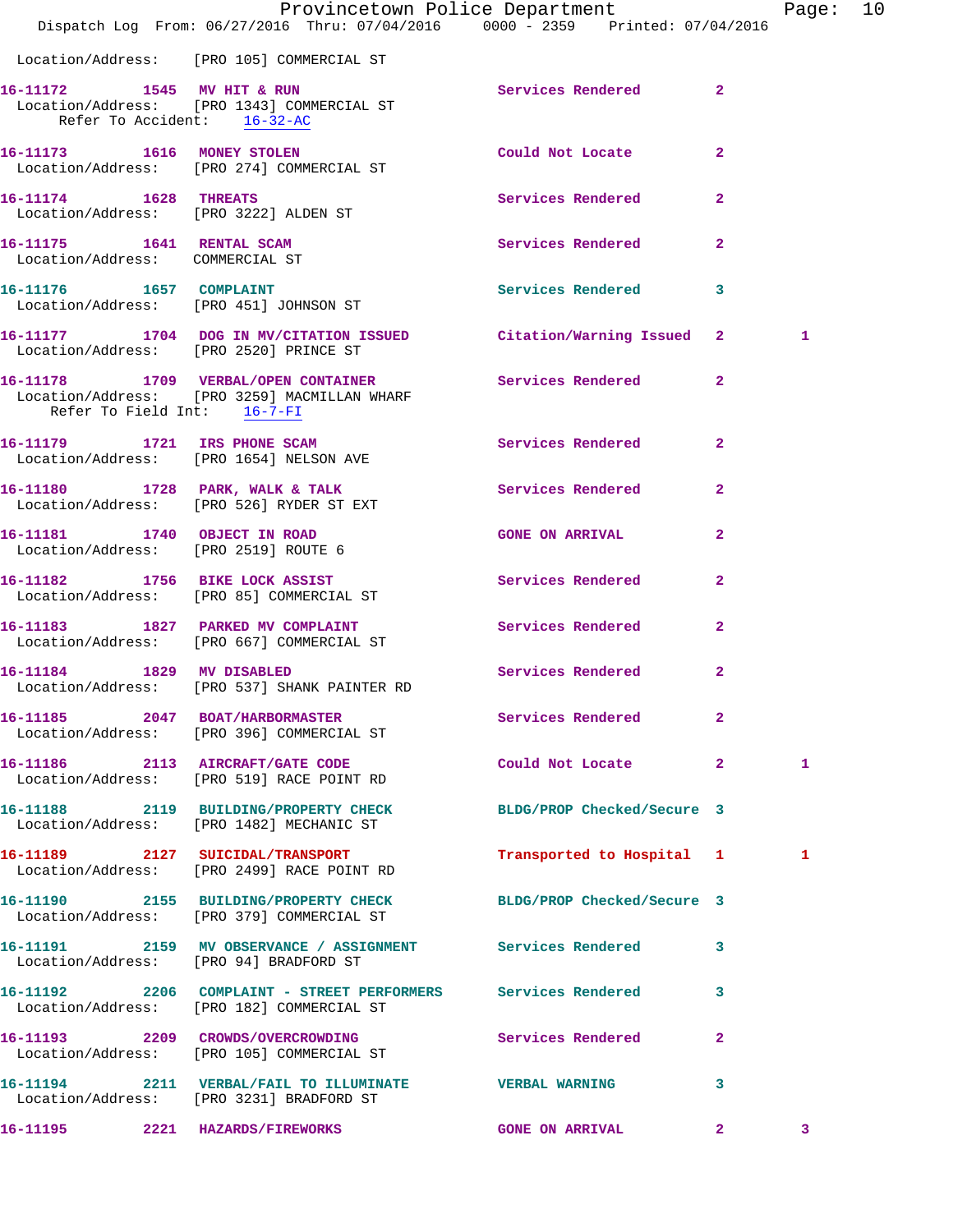|                                                               | Dispatch Log From: 06/27/2016 Thru: 07/04/2016 0000 - 2359 Printed: 07/04/2016                                    | Provincetown Police Department        | Page: 11 |  |
|---------------------------------------------------------------|-------------------------------------------------------------------------------------------------------------------|---------------------------------------|----------|--|
| Location/Address: WINSTON CT                                  |                                                                                                                   |                                       |          |  |
|                                                               | 16-11198 2305 FOUND CELL PHONE<br>Location/Address: [PRO 105] COMMERCIAL ST                                       | Services Rendered 3                   |          |  |
|                                                               | 16-11199 2308 MV STOP<br>Location/Address: [PRO 3912] SHANK PAINTER RD                                            | <b>VERBAL WARNING</b><br>$\mathbf{3}$ |          |  |
|                                                               | 16-11201 2338 MV OBSERVANCE / ASSIGNMENT No Action Required 3<br>Location/Address: BRADFORD ST + HOWLAND ST       |                                       |          |  |
|                                                               | 16-11200 2341 BUILDING/PROPERTY CHECK Services Rendered 3<br>Location/Address: [PRO 3259] MACMILLAN WHARF         |                                       |          |  |
| 16-11202 2341 MV STOP                                         | Location/Address: HARRY KEMP WAY + HOWLAND ST                                                                     | <b>VERBAL WARNING</b><br>$\mathbf{3}$ |          |  |
| For Date: 07/01/2016 - Friday                                 |                                                                                                                   |                                       |          |  |
|                                                               | 16-11203 0002 LOBBY TRAFFIC<br>Location/Address: [PRO 542] SHANK PAINTER RD                                       | Services Rendered 2                   | 42       |  |
| 16-11204 0005 MV STOP                                         | Location/Address: BRADFORD ST + ALLERTON ST                                                                       | <b>VERBAL WARNING</b><br>$\mathbf{3}$ |          |  |
|                                                               | 16-11205 0011 NOISE COMPLAINT<br>Location/Address: [PRO 3236] COMMERCIAL ST                                       | $\mathbf{3}$<br>SPOKEN TO             |          |  |
|                                                               | 16-11206 0013 BUILDING/PROPERTY CHECK BLDG/PROP Checked/Secure 3<br>Location/Address: [PRO 530] SHANK PAINTER RD  |                                       |          |  |
| Location: CENTER ROAM                                         | 16-11208 0020 PARK, WALK & TALK                                                                                   | No Action Required 2                  |          |  |
|                                                               | 16-11209 0042 BUILDING/PROPERTY CHECK BLDG/PROP Checked/Secure 3<br>Location/Address: [PRO 2543] MACMILLAN WHARF  |                                       |          |  |
| 16-11210 0110 MV STOP                                         | Location/Address: BRADFORD ST + ANTHONY ST                                                                        | No Action Required 3                  |          |  |
|                                                               | 16-11211 0116 MV OBSERVANCE / ASSIGNMENT Services Rendered 3<br>Location/Address: [PRO 94] BRADFORD ST            |                                       |          |  |
| 16-11212 0117 MV STOP<br>Location/Address: [PRO 3440] ROUTE 6 |                                                                                                                   | <b>VERBAL WARNING</b><br>3            |          |  |
| 16-11213 0138 MV STOP<br>Refer To Arrest: 16-145-AR           | Location/Address: [PRO 1645] HARRY KEMP WAY                                                                       | Arrest(s) Made 3                      |          |  |
|                                                               | 16-11214 0142 BUILDING/PROPERTY CHECK BLDG/PROP Checked/Secure 3<br>Location/Address: [PRO 175] COMMERCIAL ST     |                                       |          |  |
|                                                               | 16-11215 0210 ASSIST CITIZEN<br>Location/Address: [PRO 3331] COMMERCIAL ST                                        | Services Rendered 3                   |          |  |
|                                                               | 16-11216 0406 MEDICAL EMERGENCY<br>Location/Address: [PRO 395] COMMERCIAL ST                                      | PATIENT REFUSAL 1                     |          |  |
|                                                               | 16-11217 0454 BUILDING/PROPERTY CHECK BLDG/PROP Checked/Secure 3<br>Location/Address: [PRO 2490] PROVINCELANDS RD |                                       |          |  |
| Location/Address: [PRO 2521] ROUTE 6                          | 16-11218 0508 MV OBSERVANCE / ASSIGNMENT Services Rendered 3                                                      |                                       |          |  |
|                                                               | 16-11220 0552 BUILDING/PROPERTY CHECK BLDG/PROP Checked/Secure 3<br>Location/Address: [PRO 1638] COMMERCIAL ST    |                                       |          |  |
|                                                               | 16-11219 0557 BUILDING/PROPERTY CHECK BLDG/PROP Checked/Secure 3<br>Location/Address: [PRO 1780] JOHNSON ST       |                                       |          |  |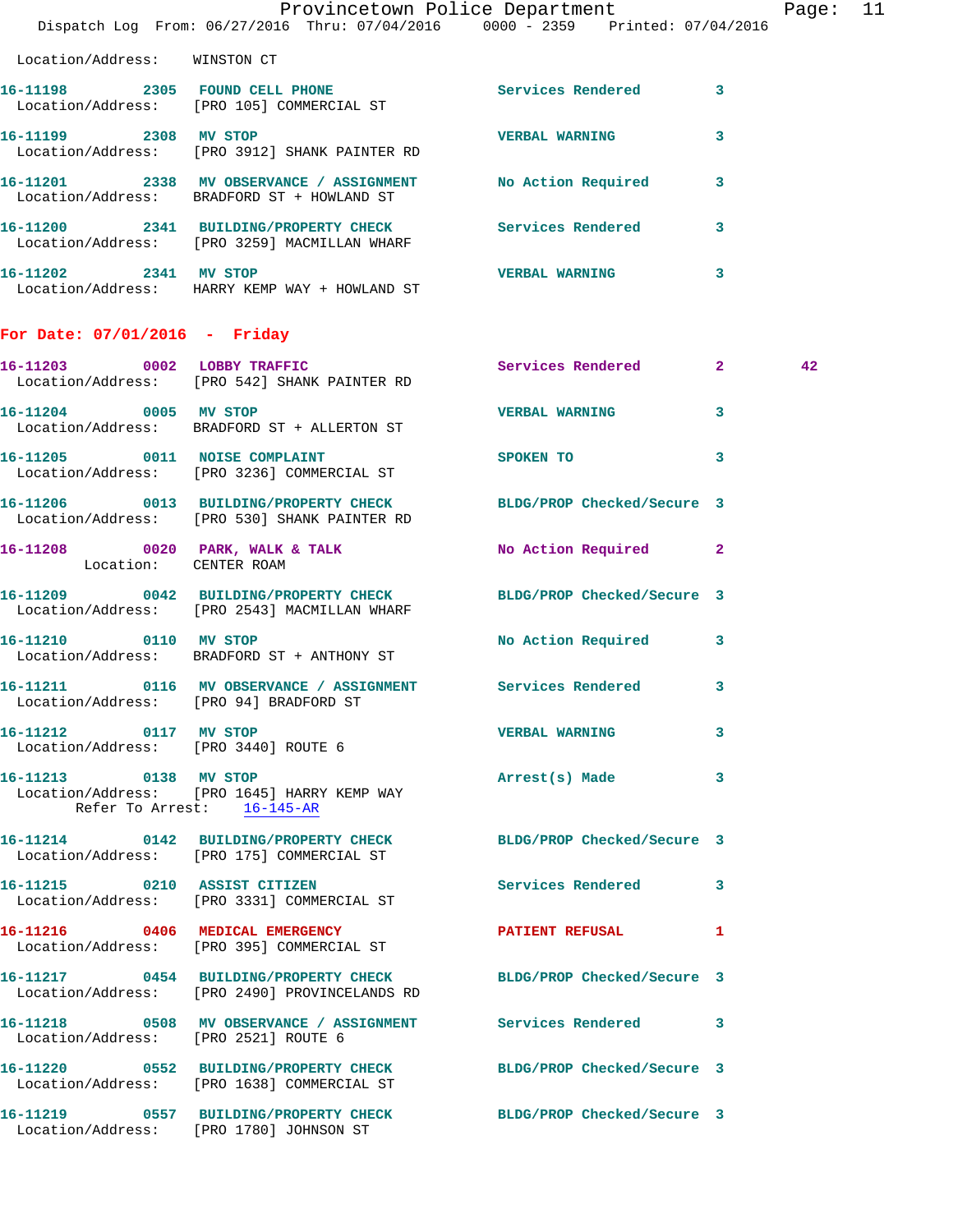|                                                        | 16-11222 0751 ANIMAL CALL/MISSING CAT Services Rendered<br>Location/Address: [PRO 676] ALDEN ST             |                           | $\mathbf{2}$ |
|--------------------------------------------------------|-------------------------------------------------------------------------------------------------------------|---------------------------|--------------|
|                                                        | 16-11223 0757 BUILDING/PROPERTY CHECK BLDG/PROP Checked/Secure 3<br>Location/Address: [PRO 3287] ROUTE 6    |                           |              |
| 16-11224 0759 ANIMAL CALL                              | Location/Address: [PRO 3296] SHANK PAINTER RD                                                               | <b>Services Rendered</b>  | $\mathbf{2}$ |
|                                                        | 16-11226 0829 SERVICE CALL/COURT<br>Location/Address: [PRO 542] SHANK PAINTER RD                            | Services Rendered         | 3            |
|                                                        | 16-11227 0838 ANIMAL CALL/MISSING CAT<br>Location/Address: [PRO 1158] WINSLOW ST                            | Services Rendered         | 2            |
|                                                        | 16-11229 0933 SERVICE CALL/FINGERPRINTING<br>Location/Address: [PRO 542] SHANK PAINTER RD                   | Services Rendered         | 3            |
|                                                        | 16-11228 0936 BUILDING/PROPERTY CHECK<br>Location/Address: [PRO 3430] COMMERCIAL ST                         | <b>Services Rendered</b>  | 3            |
|                                                        | 16-11230 0944 BUILDING/PROPERTY CHECK<br>Location/Address: [PRO 2977] COMMERCIAL ST                         | <b>Services Rendered</b>  | 3            |
|                                                        | 16-11231 0959 PARK, WALK & TALK<br>Location/Address: [PRO 146] COMMERCIAL ST                                | Services Rendered         | $\mathbf{2}$ |
|                                                        | 16-11233 1004 PARKING COMPLAINT / GENERAL Citation/Warning Issued<br>Location/Address: [PRO 1558] CONANT ST |                           | 3            |
|                                                        | 16-11234 1126 MV OBSERVANCE / ASSIGNMENT Services Rendered<br>Location/Address: [PRO 3440] ROUTE 6          |                           | 3            |
|                                                        |                                                                                                             |                           |              |
|                                                        | 16-11236 1138 MV OBSERVANCE / ASSIGNMENT<br>Location/Address: BRADFORD ST + SHANK PAINTER RD                | Services Rendered         | 3            |
| Location/Address: RACE POINT RD                        | 16-11237 1149 MEDICAL EMERGENCY                                                                             | <b>PATIENT REFUSAL</b>    | 1            |
| 16-11238 1152 MV STOP<br>Location/Address: STANDISH ST |                                                                                                             | <b>VERBAL WARNING</b>     | 3            |
| 16-11239 1155 MV STOP                                  | Location/Address: [PRO 356] COMMERCIAL ST                                                                   | Citation/Warning Issued 3 |              |
|                                                        | Location/Address: [PRO 79] CARVER ST                                                                        | SPOKEN TO                 | 3            |
| 16-11241 1208 MV STOP                                  | Location/Address: BRADFORD ST + ALLERTON ST                                                                 | <b>VERBAL WARNING</b>     | 3            |
|                                                        | 16-11242 1231 ANIMAL CALL/LOOSE DOG<br>Location/Address: [PRO 1978] COMMERCIAL ST                           | <b>Services Rendered</b>  | $\mathbf{2}$ |
| 16-11243 1241 COMPLAINT                                | Location/Address: [PRO 1228] COMMERCIAL ST                                                                  | SPOKEN TO                 | 3            |
|                                                        | 16-11244 1306 FOUND DRIVER'S LICENSE<br>Location/Address: [PRO 542] SHANK PAINTER RD                        | Services Rendered         | 3            |
| Location/Address: COMMERCIAL ST                        | 16-11245 1312 PARKING COMPLAINT / GENERAL Services Rendered                                                 |                           | 3            |
|                                                        | 16-11246 1314 SERVICE CALL<br>Location/Address: [PRO 300] COMMERCIAL ST                                     | Services Rendered         | 3            |
| 16-11247 1329 MV COMPLAINT                             | Location/Address: [PRO 2521] ROUTE 6                                                                        | Could Not Locate          | $\mathbf{2}$ |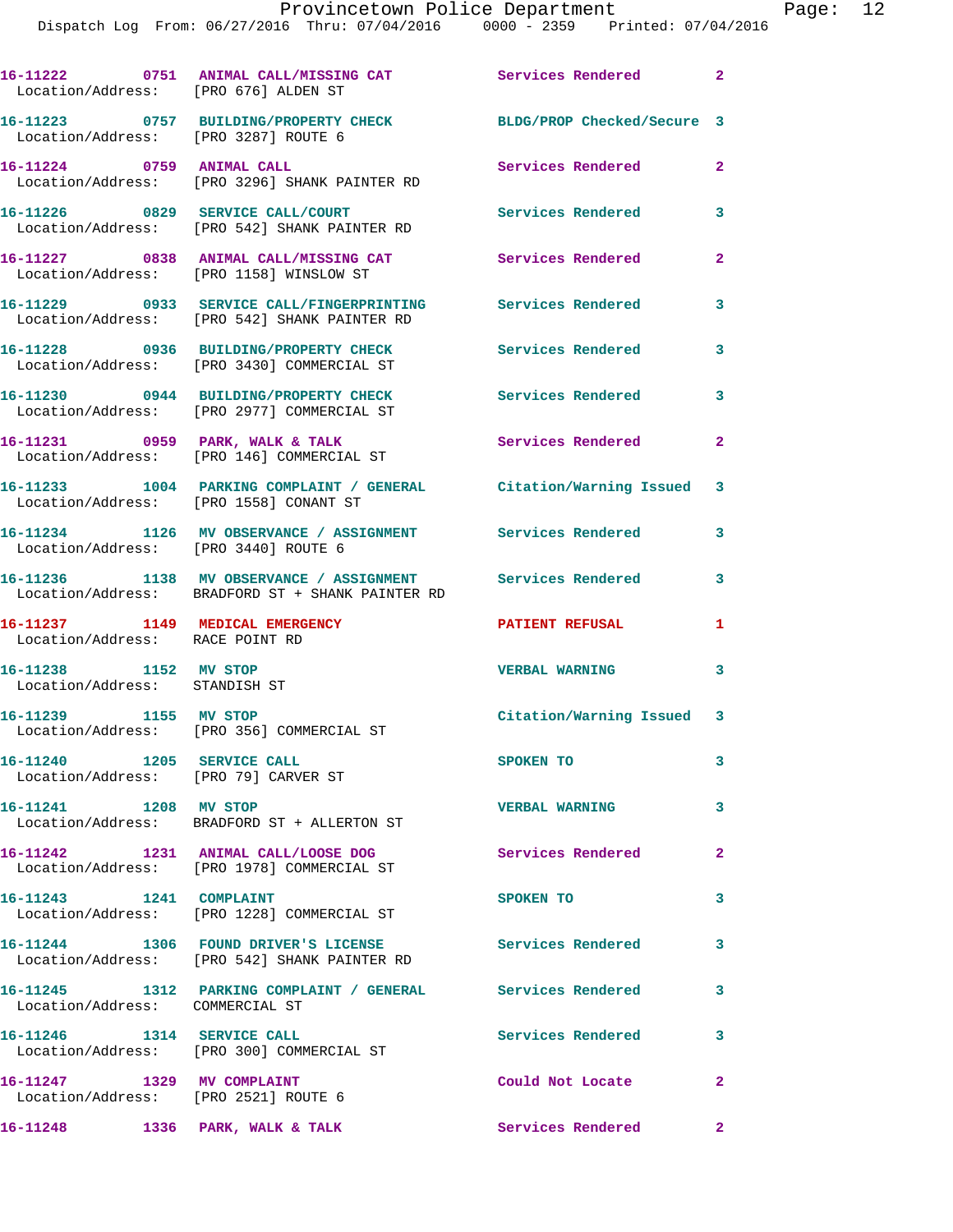|                                      | Dispatch Log From: 06/27/2016 Thru: 07/04/2016 0000 - 2359 Printed: 07/04/2016                                     | Provincetown Police Department |                         | Page: 13 |  |
|--------------------------------------|--------------------------------------------------------------------------------------------------------------------|--------------------------------|-------------------------|----------|--|
|                                      | Location/Address: [PRO 105] COMMERCIAL ST                                                                          |                                |                         |          |  |
| 16-11249 1401 FOLLOW UP              | Location/Address: [PRO 855] COMMERCIAL ST                                                                          | FOLLOW UP                      | $\overline{a}$          |          |  |
|                                      | 16-11251 1504 FALL/TRANSPORT<br>Location/Address: [PRO 2490] PROVINCELANDS RD                                      | Transported to Hospital 1      |                         |          |  |
| Location/Address: FRANKLIN ST        | 16-11250 1507 BOAT AND TRAILER LEFT IN ROAD SPOKEN TO                                                              | $\sim$ 3                       |                         |          |  |
|                                      | 16-11252 1513 BUILDING/PROPERTY CHECK<br>Location/Address: [PRO 3430] COMMERCIAL ST                                | BLDG/PROP Checked/Secure 3     |                         |          |  |
|                                      | 16-11253 1615 BUILDING/PROPERTY CHECK Services Rendered 3<br>Location/Address: [PRO 2483] COMMERCIAL ST            |                                |                         |          |  |
|                                      | 16-11254 1615 MV ACCIDENT<br>Location/Address: [PRO 3259] MACMILLAN WHARF                                          | Services Rendered              | 1                       |          |  |
|                                      | 16-11255 1651 MV OBSERVANCE / ASSIGNMENT Services Rendered 3<br>Location/Address: RACE POINT RD + SEASHORE PARK DR |                                |                         |          |  |
|                                      | 16-11256 1705 LEG LACERATION<br>Location/Address: [PRO 2775] COMMERCIAL ST                                         | Transported to Hospital 1      |                         |          |  |
|                                      | 16-11257 1740 MV OBSERVANCE / ASSIGNMENT Services Rendered<br>Location/Address: HIGH POLE HL + BRADFORD ST         |                                | $\mathbf{3}$            |          |  |
|                                      | 16-11260 1803 COMPLAINT - STREET PERFORMERS Unfounded<br>Location/Address: [PRO 2826] COMMERCIAL ST                |                                | 3                       |          |  |
|                                      | 16-11263 1840 BUILDING/PROPERTY CHECK Services Rendered<br>Location/Address: [PRO 433] RYDER ST EXT                |                                | $\mathbf{3}$            |          |  |
|                                      | 16-11262 1842 LOST BLACK PURSE 2008 Services Rendered 3<br>Location/Address: [PRO 3670] SHANK PAINTER RD           |                                |                         |          |  |
|                                      | 16-11264 1908 BUILDING/PROPERTY CHECK<br>Location/Address: [PRO 2977] COMMERCIAL ST                                | BLDG/PROP Checked/Secure 3     |                         |          |  |
| 16-11266 1921 BAR CHECK              | Location/Address: [PRO 3430] COMMERCIAL ST                                                                         | Services Rendered 2            |                         |          |  |
|                                      | 16-11265 1922 FOUND DRIVER'S LICENSE<br>Location: [PRO 3431] LOPES SQUARE                                          | Services Rendered 3            |                         |          |  |
|                                      | 16-11267 1927 SERVE PAPERWORK<br>Location/Address: [PRO 3151] COMMERCIAL ST                                        | Services Rendered              | $\overline{\mathbf{3}}$ |          |  |
|                                      | 16-11268 1936 FOUND DRIVER'S LICENSE<br>Location: [PRO 3431] LOPES SQUARE                                          | Services Rendered              | $\mathbf{3}$            |          |  |
| Location/Address: [PRO 2513] ROUTE 6 | 16-11270 1950 ASSIST AGENCY / MUTUAL AID Services Rendered                                                         |                                | 3                       |          |  |
|                                      | 16-11271 2004 MV SUSPICIOUS<br>Location/Address: [PRO 3259] MACMILLAN WHARF                                        | Services Rendered              | $\mathbf{2}$            |          |  |
|                                      | 16-11272 2005 SUSPICIOUS ACTIVITY<br>Location/Address: [PRO 2276] WINTHROP ST                                      | Services Rendered              | $\mathbf{2}$            |          |  |
|                                      | 16-11275 2023 BAR CHECK<br>Location/Address: [PRO 382] COMMERCIAL ST                                               | BLDG/PROP Checked/Secure 2     |                         |          |  |
|                                      | 16-11276 2107 BUILDING/PROPERTY CHECK BLDG/PROP Checked/Secure 3<br>Location/Address: [PRO 175] COMMERCIAL ST      |                                |                         |          |  |
|                                      | 16-11277 2114 TRAFFIC BARRICADE<br>Location/Address: RYDER ST EXT + COMMERCIAL ST                                  | Services Rendered 3            |                         | 1        |  |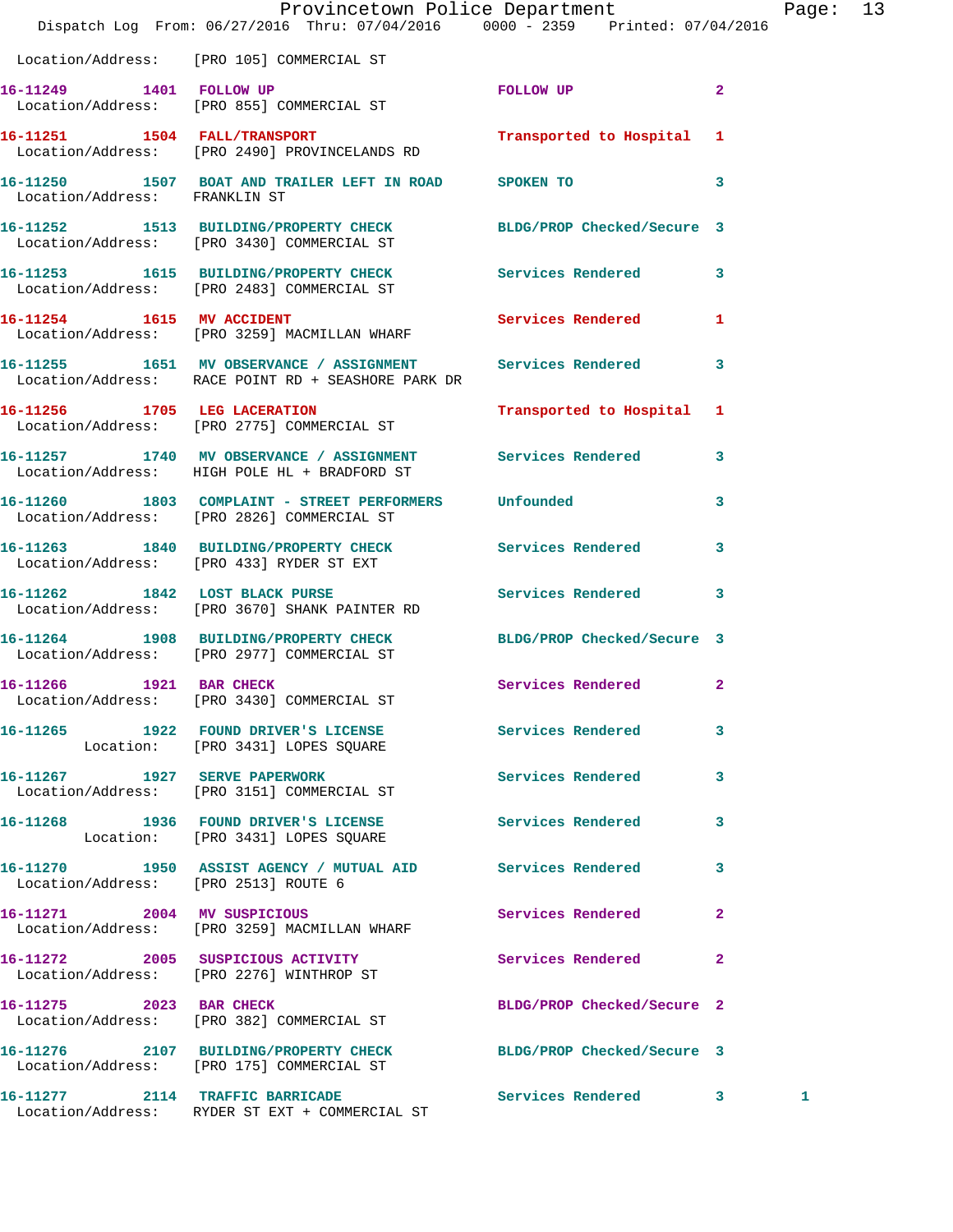|                                      | Dispatch Log From: 06/27/2016 Thru: 07/04/2016   0000 - 2359   Printed: 07/04/2016                             | Provincetown Police Department |              | Page: 14 |  |
|--------------------------------------|----------------------------------------------------------------------------------------------------------------|--------------------------------|--------------|----------|--|
| Location/Address: [PRO 1600] RACE RD | 16-11278 2121 BIKE ACCIDENT/RESCUE PATIENT REFUSAL 2                                                           |                                |              |          |  |
|                                      | 16-11279 2154 BUILDING/PROPERTY CHECK BLDG/PROP Checked/Secure 3<br>Location/Address: [PRO 516] RACE POINT RD  |                                |              |          |  |
| Location/Address: WEST VINE ST       | 16-11281 2224 MV DISABLED                                                                                      | Services Rendered 2            |              |          |  |
|                                      | 16-11282 2305 POWER OUTAGE<br>Location/Address: [PRO 991] MECHANIC ST                                          | Taken/Referred to Other 3      |              | 1        |  |
|                                      | 16-11283 2310 HAZARD/OPEN FLAME<br>Location/Address: [PRO 2500] COMMERCIAL ST                                  | Extinguished                   | $\mathbf{2}$ |          |  |
| 16-11284 2319 BAR CHECK              | Location/Address: [PRO 2737] COMMERCIAL ST                                                                     | BLDG/PROP Checked/Secure 2     |              |          |  |
|                                      | 16-11285 2320 HAZARDS/STREET FLOODING Services Rendered 2<br>Location/Address: WINSLOW ST + BRADFORD ST        |                                |              |          |  |
| 16-11286 2322 BAR CHECK              | Location/Address: [PRO 272] COMMERCIAL ST                                                                      | BLDG/PROP Checked/Secure 2     |              |          |  |
|                                      | 16-11287 2328 BAR CHECK<br>Location/Address: [PRO 399] COMMERCIAL ST                                           | BLDG/PROP Checked/Secure 2     |              |          |  |
|                                      | 16-11288 2344 FOUND BANK CARD<br>Location: [PRO 3431] LOPES SQUARE                                             | Services Rendered 3            |              |          |  |
| For Date: $07/02/2016$ - Saturday    |                                                                                                                |                                |              |          |  |
|                                      | 16-11289 0001 INFO SERVICES - LOBBY Services Rendered 2<br>Location/Address: [PRO 542] SHANK PAINTER RD        |                                |              | 32       |  |
|                                      | 16-11293 0059 MISSING PERSON/LOCATED Services Rendered 1<br>Location/Address: [PRO 564] BAYBERRY AVE           |                                |              |          |  |
|                                      | 16-11295 0134 VERBAL TAIL LIGHTS<br>Location/Address: [PRO 843] COMMERCIAL ST                                  | <b>VERBAL WARNING</b>          | 3            |          |  |
|                                      | 16-11296 0146 MV OBSERVANCE / ASSIGNMENT<br>Location/Address: BRADFORD ST + STANDISH ST                        | Services Rendered              | 3            |          |  |
|                                      | 16-11297 0155 MV OBSERVANCE / ASSIGNMENT Services Rendered 3<br>Location/Address: BRADFORD ST + HOWLAND ST     |                                |              |          |  |
| Location/Address: ROUTE 6 + SNAIL RD | 16-11299 0202 MV OBSERVANCE / ASSIGNMENT Services Rendered                                                     |                                | 3            |          |  |
|                                      | 16-11300 0211 CITATION SPEED<br>Location/Address: [PRO 2521] ROUTE 6                                           | Citation/Warning Issued 3      |              |          |  |
|                                      | 16-11302 0230 BUILDING/PROPERTY CHECK<br>Location/Address: [PRO 1952] COMMERCIAL ST                            | BLDG/PROP Checked/Secure 3     |              |          |  |
|                                      | 16-11303 0232 ALARM - FIRE<br>Location/Address: [PRO 80] CARVER ST                                             | False Alarm                    | 1            |          |  |
| Location: [TRU] TRURO                | 16-11306 0245 ASSIST AGENCY / MUTUAL AID Services Rendered 3                                                   |                                |              |          |  |
|                                      | 16-11304 0322 BUILDING/PROPERTY CHECK BLDG/PROP Checked/Secure 3<br>Location/Address: [PRO 2483] COMMERCIAL ST |                                |              |          |  |
|                                      | 16-11305 0322 BUILDING/PROPERTY CHECK Services Rendered 3<br>Location/Address: [PRO 75] CAPTAIN BERTIES WAY    |                                |              |          |  |
|                                      | 16-11309 0529 BUILDING/PROPERTY CHECK BLDG/PROP Checked/Secure 3                                               |                                |              |          |  |

Location/Address: [PRO 16] BRADFORD ST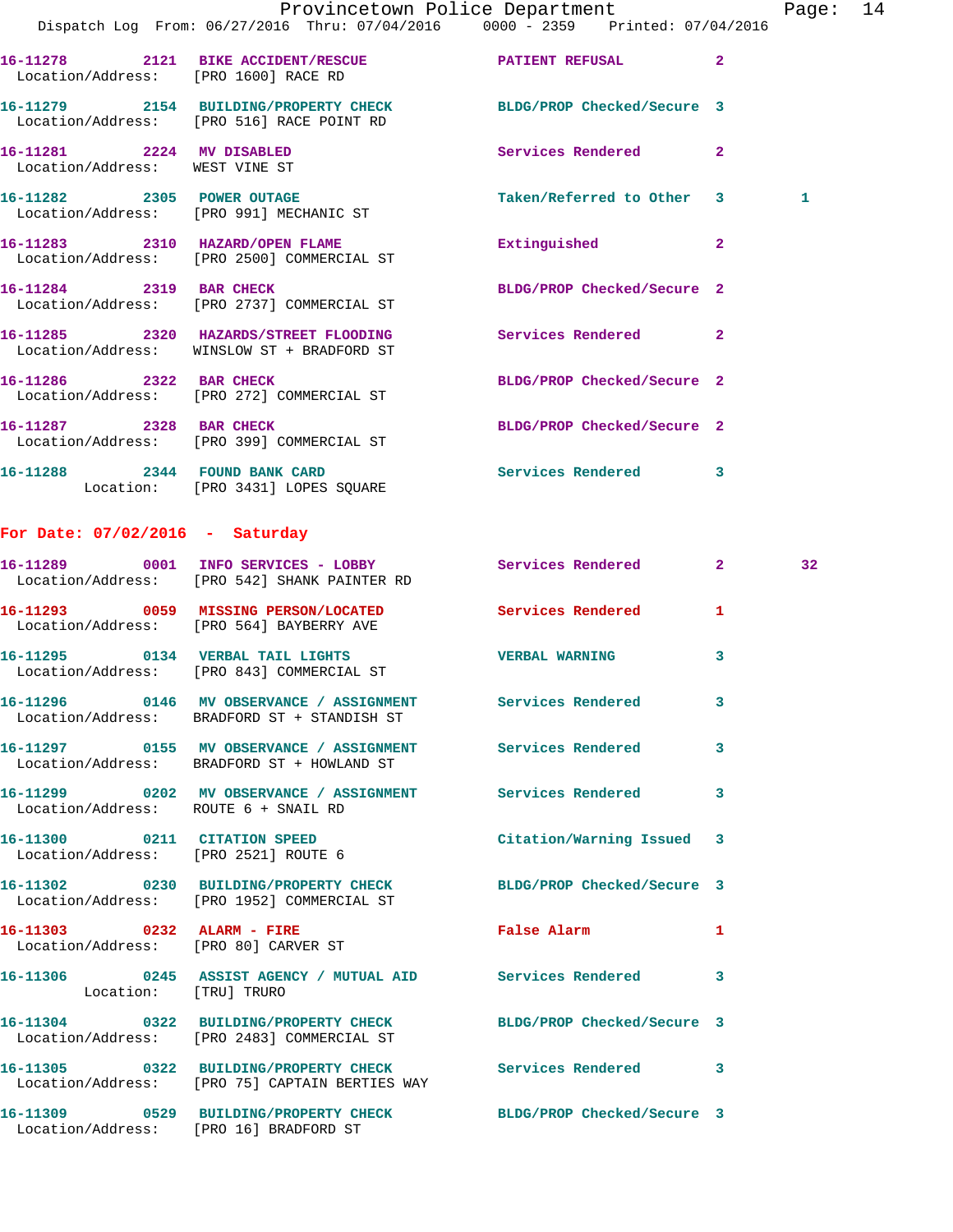| Location/Address: BRADFORD ST                                          | 16-11310 0535 BUILDING/PROPERTY CHECK                                                                 | BLDG/PROP Checked/Secure 3 |                |
|------------------------------------------------------------------------|-------------------------------------------------------------------------------------------------------|----------------------------|----------------|
| 16-11311 0655 LOST WALLET                                              | Location/Address: [PRO 542] SHANK PAINTER RD                                                          | Services Rendered          | 3              |
| 16-11312 0814 PET PANTRY                                               | Location/Address: [PRO 3296] SHANK PAINTER RD                                                         | Services Rendered          | $\mathbf{2}$   |
| Location/Address: [PRO 3440] ROUTE 6                                   | 16-11313 0820 MV OBSERVANCE / ASSIGNMENT Services Rendered                                            |                            | 3              |
| 16-11314 0835 MV STOP<br>Location/Address: [PRO 2479] ROUTE 6          |                                                                                                       | <b>Services Rendered</b>   | 3              |
| 16-11315 0908 ANIMAL CALL/FOX<br>Location/Address: [PRO 2397] PEARL ST |                                                                                                       | SPOKEN TO                  | $\overline{2}$ |
|                                                                        | 16-11316 0937 PARK, WALK & TALK<br>Location/Address: [PRO 105] COMMERCIAL ST                          | Services Rendered          | $\overline{a}$ |
| 16-11317 0939 FOUND MAD.L.                                             | Location/Address: [PRO 542] SHANK PAINTER RD                                                          | <b>Services Rendered</b>   | 3              |
|                                                                        | 16-11318 0940 TRESPASS ORDER<br>Location/Address: [PRO 3296] SHANK PAINTER RD                         | <b>Services Rendered</b>   | $\overline{2}$ |
|                                                                        | 16-11320 0950 BUILDING/PROPERTY CHECK<br>Location/Address: [PRO 3317] CEMETERY RD                     | BLDG/PROP Checked/Secure 3 |                |
|                                                                        | 16-11321 0950 BUILDING/PROPERTY CHECK<br>Location/Address: [PRO 3318] CEMETERY RD                     | BLDG/PROP Checked/Secure 3 |                |
|                                                                        | 16-11322 0951 BUILDING/PROPERTY CHECK<br>Location/Address: [PRO 3033] COMMERCIAL ST                   | BLDG/PROP Checked/Secure 3 |                |
|                                                                        | 16-11323 1015 PARK, WALK & TALK<br>Location/Address: [PRO 2500] COMMERCIAL ST                         | Services Rendered          | $\mathbf{2}$   |
|                                                                        | 16-11324 1028 MV OBSERVANCE / ASSIGNMENT Services Rendered<br>Location/Address: [PRO 761] BRADFORD ST |                            | 3              |
| 16-11325 1040 LOST IPHON6                                              | Location/Address: [PRO 542] SHANK PAINTER RD                                                          | Services Rendered 3        |                |
| 16-11326<br>1043 MV STOP<br>Location/Address: [PRO 957] HOWLAND ST     |                                                                                                       | <b>VERBAL WARNING</b>      | 3              |
| 16-11327 1100 SCAM                                                     | Location/Address: [PRO 4021] COMMERCIAL ST                                                            | SPOKEN TO                  | $\overline{a}$ |
| 16-11328 1119 BANNERS                                                  | Location/Address: [PRO 223] COMMERCIAL ST                                                             | Services Rendered          | 3              |
| 16-11329 1126 TTY TEST                                                 | Location/Address: [PRO 542] SHANK PAINTER RD                                                          | <b>Services Rendered</b>   | 1              |
|                                                                        | 16-11330 1151 PARKING COMPLAINT / GENERAL<br>Location/Address: [PRO 1017] NELSON AVE                  | Citation/Warning Issued 3  |                |
| 16-11331 1152 MEDICAL/TICK                                             | Location/Address: COMMERCIAL ST + RYDER ST                                                            | Services Rendered          | 1              |
| 16-11332 1158 PRIVATE TOW                                              | Location/Address: [PRO 3296] SHANK PAINTER RD                                                         | <b>Vehicle Towed</b>       | 3              |
| 16-11333 1209 SHOPLIFTER                                               | Location/Address: [PRO 230] COMMERCIAL ST                                                             | Investigated               | $\mathbf{2}$   |

Refer To Summons: 16-147-AR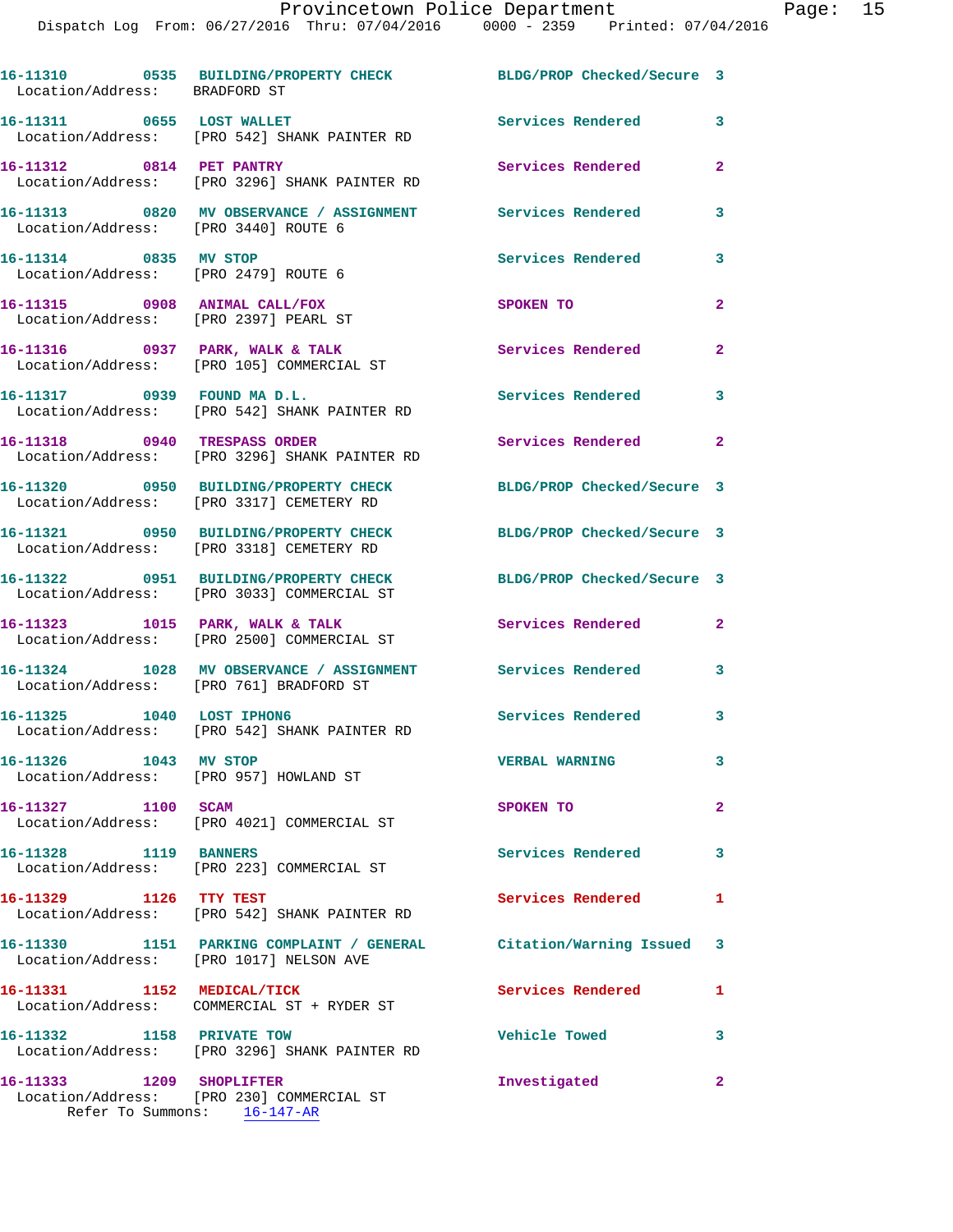|                                                              | Provincetown Police Department<br>Dispatch Log From: 06/27/2016 Thru: 07/04/2016 0000 - 2359 Printed: 07/04/2016 |                           |                         | Page: 16 |  |
|--------------------------------------------------------------|------------------------------------------------------------------------------------------------------------------|---------------------------|-------------------------|----------|--|
|                                                              | 16-11334 1214 PARKING COMPLAINT / GENERAL SPOKEN TO<br>Location/Address: [PRO 1006] NELSON AVE                   |                           | $\mathbf{3}$            |          |  |
|                                                              | 16-11335 1218 IDENTITY THEFT Services Rendered<br>Location/Address: [PRO 542] SHANK PAINTER RD                   |                           | $\mathbf{2}$            |          |  |
| 16-11336 1220 HAZARDS<br>Location/Address: NELSON AVE        |                                                                                                                  | No Action Required        | $\mathbf{2}$            |          |  |
|                                                              | 16-11337 1222 MV ACCIDENT/MINOR<br>Location/Address: [PRO 526] RYDER ST EXT                                      | Services Rendered         | $\mathbf{1}$            |          |  |
|                                                              | 16-11339 1318 DOG IN M/V<br>Location/Address: [PRO 3296] SHANK PAINTER RD                                        | Services Rendered         | $\mathbf{2}$            |          |  |
|                                                              | 16-11340 1334 BUILDING/PROPERTY CHECK BLDG/PROP Checked/Secure 3<br>Location/Address: [PRO 519] RACE POINT RD    |                           |                         |          |  |
|                                                              | 16-11341 1434 MEDICAL EMERGENCY<br>Location/Address: [PRO 3430] COMMERCIAL ST                                    | Transported to Hospital 1 |                         |          |  |
|                                                              | 16-11342 1440 LOST WALLET<br>Location/Address: [PRO 542] SHANK PAINTER RD                                        | Services Rendered         | 3                       |          |  |
|                                                              | 16-11343 1444 PARKING COMPLAINT / GENERAL Citation/Warning Issued 3<br>Location/Address: [PRO 1558] CONANT ST    |                           |                         |          |  |
|                                                              | 16-11344 1444 STOLEN MV/UNFOUNDED Unfounded<br>Location/Address: KILEY CT + COMMERCIAL ST                        |                           | 3                       |          |  |
| 16-11345 1508 MV ACCIDENT<br>Location/Address: RACE POINT RD |                                                                                                                  | Services Rendered 1       |                         |          |  |
|                                                              | 16-11347 1558 PARKING COMPLAINT / GENERAL SPOKEN TO<br>Location/Address: [PRO 149] COMMERCIAL ST                 |                           | 3                       |          |  |
|                                                              | 16-11348 1559 PARKED MV COMPLAINT Services Rendered<br>Location/Address: [PRO 2204] COMMERCIAL ST                |                           | $\mathbf{2}$            |          |  |
|                                                              | 16-11319    1600 DRONE<br>Location/Address: [PRO 208] COMMERCIAL ST                                              | Services Rendered 3       |                         |          |  |
|                                                              | 16-11349 1604 209A CONCERN Services Rendered<br>Location/Address: [PRO 688] ATLANTIC AVE                         |                           | $\overline{\mathbf{3}}$ |          |  |
|                                                              | 16-11350 1608 MINOR MV ACCIDENT Services Rendered<br>Location/Address: [PRO 2750] COMMERCIAL ST                  |                           | $\mathbf{1}$            |          |  |
|                                                              | 16-11351 1638 PARK, WALK & TALK<br>Location/Address: [PRO 564] BAYBERRY AVE                                      | <b>Services Rendered</b>  | $\mathbf{2}$            |          |  |
|                                                              | 16-11352 1656 PARKING COMPLAINT / GENERAL Citation/Warning Issued 3<br>Location/Address: [PRO 3247] PEARL ST     |                           |                         |          |  |
|                                                              | 16-11353 1656 DOG IN DISTRESS<br>Location/Address: [PRO 3296] SHANK PAINTER RD                                   | Services Rendered         | $\mathbf{2}$            |          |  |
|                                                              | 16-11354 1713 TRAFFIC CONTROL<br>Location/Address: [PRO 1388] JOHNSON ST                                         | Services Rendered         | 3                       |          |  |
|                                                              | 16-11355 1734 LIFELINE ACTIVATION/TRANSPORT<br>Location/Address: [PRO 442] HARRY KEMP WAY                        | Transported to Hospital 1 |                         |          |  |
|                                                              | 16-11356 1804 PARK, WALK & TALK<br>Location/Address: [PRO 146] COMMERCIAL ST                                     | Services Rendered         | $\mathbf{2}$            |          |  |
| Location/Address: ROUTE 6 + HOWLAND ST                       | 16-11357 1830 MV OBSERVANCE / ASSIGNMENT Services Rendered                                                       |                           | 3                       |          |  |
|                                                              | 16-11358 1836 DISTURBANCE<br>Location/Address: [PRO 414] CONWELL ST                                              | Services Rendered         | 1                       |          |  |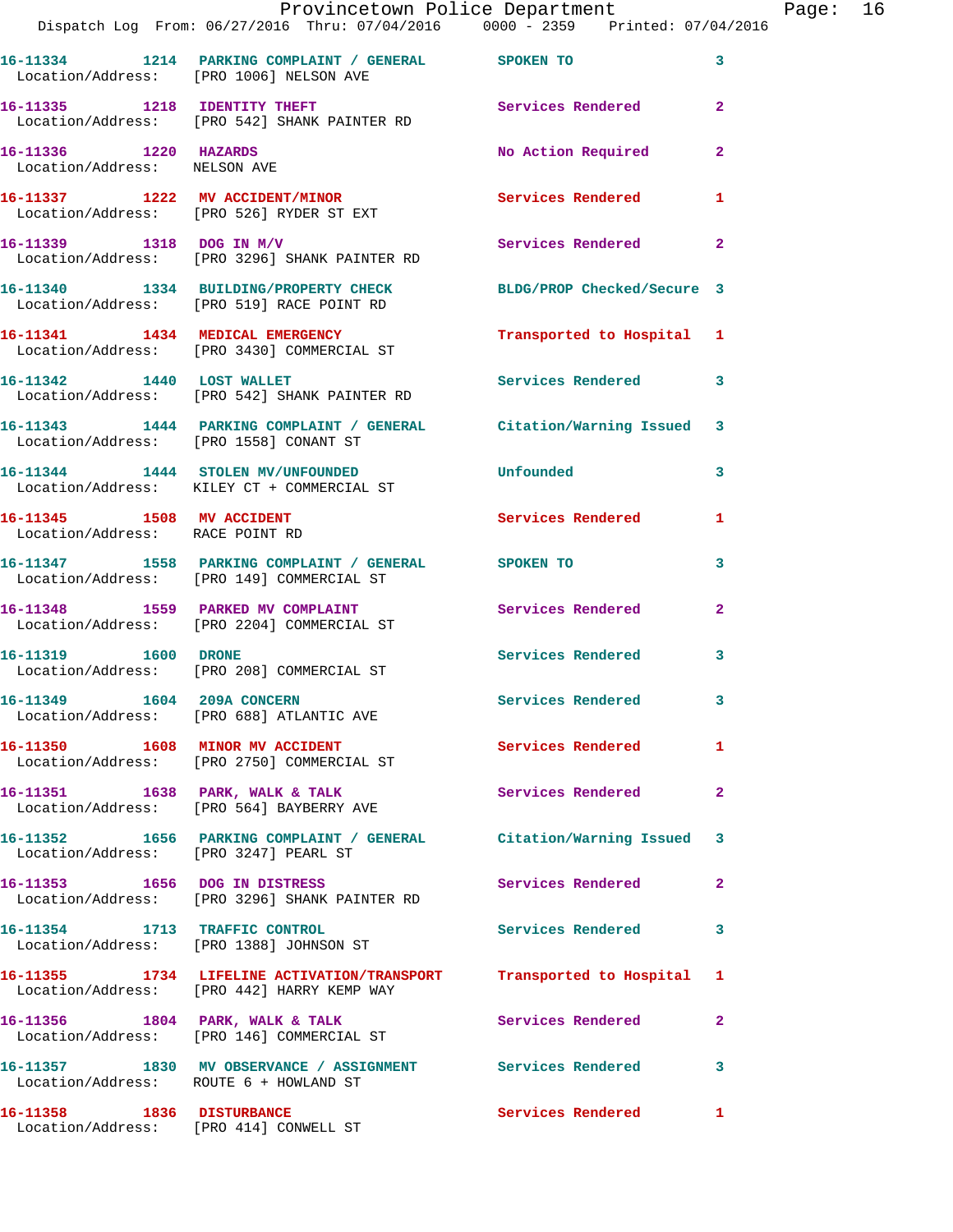Dispatch Log From: 06/27/2016 Thru: 07/04/2016 0000 - 2359 Printed: 07/04/2016 **16-11360 1855 BUILDING/PROPERTY CHECK Services Rendered 3**  Location/Address: [PRO 2520] PRINCE ST **16-11362 1904 LOST KEYS Services Rendered 3**  Location/Address: [PRO 542] SHANK PAINTER RD **16-11363 1940 FOUND CHILD'S BIKE Services Rendered 3**  Location/Address: [PRO 3165] RACE POINT RD **16-11365 2003 LOST DRIVER'S LICENSE Services Rendered 3 1**  Location/Address: [PRO 542] SHANK PAINTER RD **16-11366 2033 BAR CHECK Services Rendered 2**  Location/Address: [PRO 106] COMMERCIAL ST **16-11367 2037 ASSIST CITIZEN Services Rendered 3**  Location/Address: [PRO 182] COMMERCIAL ST **16-11368 2050 BAR CHECK BLDG/PROP Checked/Secure 2 1**  Location/Address: [PRO 3335] COMMERCIAL ST **16-11369 2054 COMPLAINT - STREET PERFORMERS Services Rendered 3**  Location/Address: [PRO 223] COMMERCIAL ST **16-11370 2055 MV DISABLED Services Rendered 2**  Location/Address: [PRO 1645] HARRY KEMP WAY **16-11371 2100 BAR CHECK BLDG/PROP Checked/Secure 2**  Location/Address: [PRO 3430] COMMERCIAL ST **16-11385 2100 BARRICADES IN EFFECT Services Rendered 3**  Location/Address: RYDER ST EXT + COMMERCIAL ST **16-11373 2108 BAR CHECK BLDG/PROP Checked/Secure 2**  Location/Address: [PRO 2737] COMMERCIAL ST **16-11375** 2112 BAR CHECK BLDG/PROP Checked/Secure 2 Location/Address: [PRO 329] COMMERCIAL ST **16-11376 2125 BAR CHECK BLDG/PROP Checked/Secure 2**  Location/Address: [PRO 399] COMMERCIAL ST **16-11377 2128 COMPLAINT - STREET PERFORMERS Services Rendered 3**  Location/Address: [PRO 228] COMMERCIAL ST **16-11378 2134 BAR CHECK BLDG/PROP Checked/Secure 2**  Location/Address: [PRO 3443] COMMERCIAL ST **16-11379 2143 HAND LACERATION PATIENT REFUSAL 1**  Location/Address: [PRO 3020] STEARNS AVE **16-11380 2148 BAR CHECK BLDG/PROP Checked/Secure 2**  Location/Address: [PRO 3392] COMMERCIAL ST **16-11381 2149 MV ALARM SOUNDING Could Not Locate 2**  Location/Address: [PRO 1992] COMMERCIAL ST **16-11382 2153 MV ERRATIC OPERATION Services Rendered 2**  Location/Address: [PRO 2558] BRADFORD ST **16-11383 2159 NOISE COMPLAINT Unfounded 3**  Location/Address: [PRO 2314] COURT ST **16-11384 2204 911/OVERDOSE Transported to Hospital 1**  Location/Address: [PRO 208] COMMERCIAL ST

**16-11386 2228 BUILDING/PROPERTY CHECK Services Rendered 3**  Location/Address: [PRO 2977] COMMERCIAL ST

**16-11387 2240 BAR CHECK BLDG/PROP Checked/Secure 2**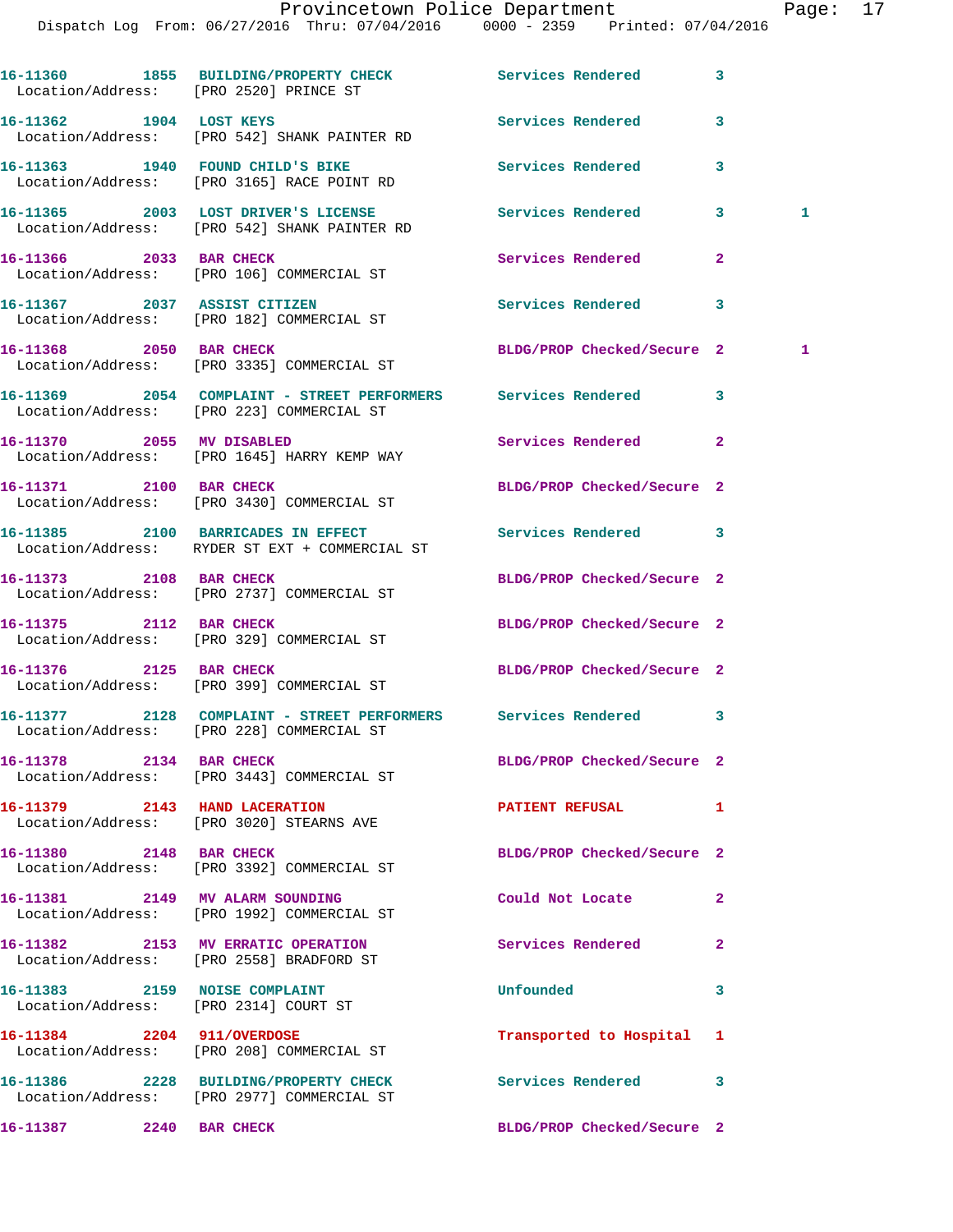|                                        | Dispatch Log From: 06/27/2016 Thru: 07/04/2016 0000 - 2359 Printed: 07/04/2016                             | Provincetown Police Department |              | Page: 18 |  |
|----------------------------------------|------------------------------------------------------------------------------------------------------------|--------------------------------|--------------|----------|--|
|                                        | Location/Address: [PRO 3276] COMMERCIAL ST                                                                 |                                |              |          |  |
| 16-11388 2244 BAR CHECK                | Location/Address: [PRO 208] COMMERCIAL ST                                                                  | BLDG/PROP Checked/Secure 2     |              |          |  |
|                                        | 16-11389 2247 BAR CHECK<br>Location/Address: [PRO 484] MASONIC PL                                          | BLDG/PROP Checked/Secure 2     |              |          |  |
| 16-11390 2251 BAR CHECK                | Location/Address: [PRO 3633] COMMERCIAL ST                                                                 | BLDG/PROP Checked/Secure 2     |              |          |  |
|                                        | 16-11391 2252 DISTURBANCE<br>Location/Address: [PRO 3276] COMMERCIAL ST                                    | <b>Services Rendered</b> 1     |              |          |  |
|                                        | 16-11393 2319 VERBAL MARKED LANES<br>Location/Address: [PRO 3271] BRADFORD ST                              | <b>VERBAL WARNING</b>          | $\mathbf{3}$ |          |  |
|                                        | 16-11394 2326 DISTURBANCE<br>Location/Address: [PRO 1401] NELSON AVE                                       | No Action Required 1           |              |          |  |
|                                        | 16-11395 2331 ALLERGIC REACTION<br>Location/Address: [PRO 146] COMMERCIAL ST                               | PATIENT REFUSAL                | $\mathbf{1}$ |          |  |
| For Date: $07/03/2016$ - Sunday        |                                                                                                            |                                |              |          |  |
|                                        | 16-11397 0001 INFO SERVICES - LOBBY Services Rendered 2<br>Location/Address: [PRO 542] SHANK PAINTER RD    |                                |              | 32       |  |
|                                        | 16-11396 0002 BUILDING/PROPERTY CHECK Services Rendered 3<br>Location/Address: [PRO 3259] MACMILLAN WHARF  |                                |              |          |  |
| Location/Address: [PRO 94] BRADFORD ST | 16-11398 0027 MV OBSERVANCE / ASSIGNMENT Services Rendered 3                                               |                                |              |          |  |
| 16-11399 0034 BAR CHECK                | Location/Address: [PRO 80] CARVER ST                                                                       | BLDG/PROP Checked/Secure 2     |              |          |  |
|                                        | 16-11400 0042 VERBAL HEADLIGHTS/CROSSWALK VERBAL WARNING<br>Location/Address: PEARL ST + BRADFORD ST       |                                | $\mathbf{3}$ |          |  |
| 16-11401 0044 DISTURBANCE              | Location/Address: [PRO 221] COMMERCIAL ST                                                                  | Services Rendered 1            |              |          |  |
|                                        | 16-11402 0057 DISTURBANCE Services Rendered 1<br>Location/Address: [PRO 3276] COMMERCIAL ST                |                                |              |          |  |
|                                        | 16-11403 0059 DISTURBANCE<br>Location/Address: [PRO 484] MASONIC PL                                        | Services Rendered 1            |              |          |  |
|                                        | 16-11404 0139 FOUND CAR KEYS<br>Location/Address: [PRO 105] COMMERCIAL ST                                  | Services Rendered 3            |              |          |  |
|                                        | 16-11405  0146  VERBAL/BY-LAW VIOLATION  VERBAL WARNING<br>Location/Address: [PRO 2902] COMMERCIAL ST      |                                | $\mathbf{2}$ |          |  |
| 16-11407 0151 MV STOP                  | Location/Address: CONWAY ST + BRADFORD ST                                                                  | VERBAL WARNING 3               |              |          |  |
|                                        | 16-11408 0156 MV OBSERVANCE / ASSIGNMENT Services Rendered 3<br>Location/Address: BRADFORD ST + HOWLAND ST |                                |              |          |  |
| Location/Address: [PRO 2518] ROUTE 6   | 16-11409 0212 VERBAL STOP SIGN WERBAL WARNING 3                                                            |                                |              |          |  |
|                                        | 16-11410 0219 BUILDING/PROPERTY CHECK Services Rendered 3<br>Location/Address: [PRO 2483] COMMERCIAL ST    |                                |              |          |  |
| Location/Address: [PRO 2513] ROUTE 6   | 16-11411  0219  VERBAL INSPECTION/TAIL LIGHT  VERBAL WARNING                                               |                                | 3            |          |  |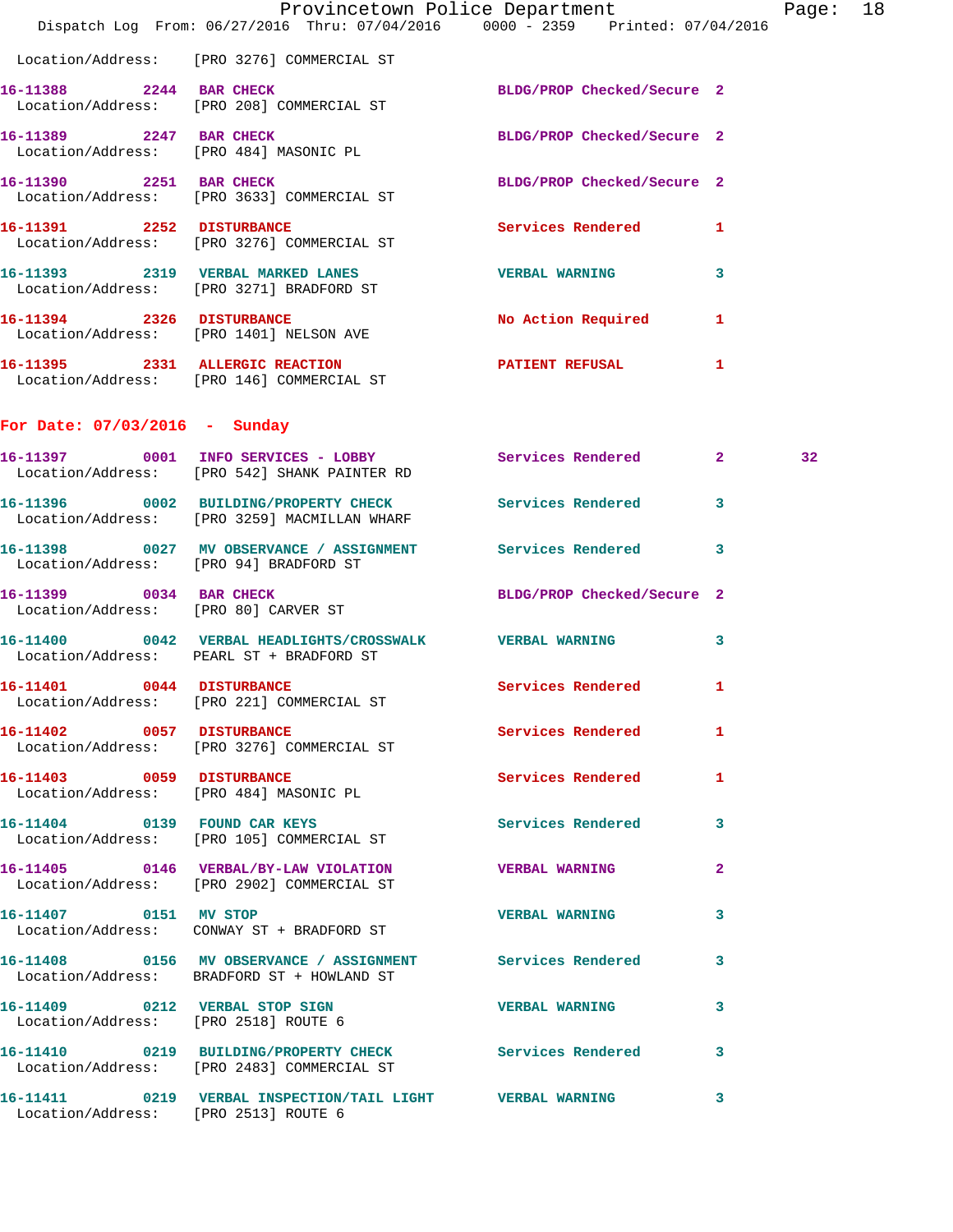|                                                                     | Dispatch Log From: 06/27/2016 Thru: 07/04/2016 0000 - 2359 Printed: 07/04/2016                                   | Provincetown Police Department | Pag            |   |
|---------------------------------------------------------------------|------------------------------------------------------------------------------------------------------------------|--------------------------------|----------------|---|
|                                                                     | 16-11412     0229   VERBAL/NOISE COMPLAINT          VERBAL WARNING<br>Location/Address:    [PRO 733] BRADFORD ST |                                | 3              |   |
| Location/Address: [PRO 2521] ROUTE 6                                | 16-11413 0516 MV OBSERVANCE / ASSIGNMENT Services Rendered                                                       |                                | 3              |   |
|                                                                     | 16-11414 0529 MV COMPLAINT<br>Location/Address: [PRO 1668] WHORFS CT                                             | Services Rendered              | $\overline{a}$ |   |
|                                                                     | 16-11415 0602 AIRPORT COVERAGE<br>Location/Address: [PRO 516] RACE POINT RD                                      | Services Rendered              | $\overline{a}$ |   |
|                                                                     | 16-11416 0626 ANIMAL/LOOSE DOG<br>Location/Address: [PRO 2513] ROUTE 6                                           | Services Rendered              | $\overline{a}$ |   |
|                                                                     | 16-11417 0722 LOST/FOUND PROPERTY Services Rendered<br>Location/Address: [PRO 542] SHANK PAINTER RD              |                                | 3              |   |
|                                                                     | 16-11418 0748 MV DISABLED<br>Location/Address: [PRO 2490] PROVINCELANDS RD                                       | Services Rendered              | $\overline{a}$ |   |
| 16-11419 0827 MV STOP<br>Location/Address: [PRO 2513] ROUTE 6       |                                                                                                                  | <b>VERBAL WARNING</b>          | 3              |   |
| Location/Address: [PRO 16] BRADFORD ST                              | 16-11420 0842 BUILDING/PROPERTY CHECK BLDG/PROP Checked/Secure 3                                                 |                                |                |   |
| Location/Address: [PRO 2521] ROUTE 6                                | 16-11421 0843 BIKE/FALL/TRANSPORT                                                                                | Transported to Hospital 2      |                | 3 |
|                                                                     | 16-11422 0902 MUTUAL AID/MISSING PERSON Services Rendered<br>Location/Address: [PRO 3259] MACMILLAN WHARF        |                                | 3              |   |
| Location/Address: [PRO 658] MOZART AVE                              | 16-11423 0909 MEDICAL EMERGENCY                                                                                  | Transported to Hospital 1      |                |   |
| 16-11424 0930 GENERAL INFO<br>Location/Address: [PRO 1210] PEARL ST |                                                                                                                  | Services Rendered              | 3              |   |
| 16-11425 1003 SERVICE CALL<br>Location/Address: RYDER ST EXT        |                                                                                                                  | Services Rendered              | 3              |   |
| Location/Address: RYDER ST EXT                                      | 16-11426   1008   MEDICAL EMERGENCY                                                                              | Transported to Hospital 1      |                |   |
|                                                                     | 16-11427 1046 PARKING COMPLAINT / GENERAL Services Rendered<br>Location/Address: [PRO 3771] COMMERCIAL ST        |                                | 3              |   |
| 16-11428 1056 LOST I.D.                                             | Location/Address: [PRO 542] SHANK PAINTER RD                                                                     | <b>Services Rendered</b>       | 3              |   |
| 16-11429 1106 ASSIST TOW TRUCK                                      | Location/Address: ROUTE 6 + PROVINCELANDS RD                                                                     | <b>Services Rendered</b>       | 3              |   |
| 16-11430 1113 BURGLAR ALARM<br>Location/Address: [PRO 2] ALDEN ST   |                                                                                                                  | <b>Services Rendered</b>       | 1              |   |
|                                                                     | 16-11432 1206 MEDICAL EMERGENCY<br>Location/Address: [PRO 2605] COMMERCIAL ST                                    | Transported to Hospital        | 1              |   |
| 16-11434 1239 COMPLAINT                                             | Location/Address: [PRO 1158] WINSLOW ST                                                                          | Investigated                   | 3              |   |
|                                                                     | 16-11435 1340 MEDICAL EMERGENCY<br>Location/Address: [PRO 3430] COMMERCIAL ST                                    | Transported to Hospital 1      |                |   |
| 16-11444 1400 NOISE COMPLAINT                                       | Location/Address: [PRO 208] COMMERCIAL ST                                                                        | No Action Required             | 3              |   |
| 16-11436 1417 ASSIST CITIZEN                                        |                                                                                                                  | Services Rendered              | 3 <sup>7</sup> |   |

Location/Address: SHANK PAINTER RD

Page: 19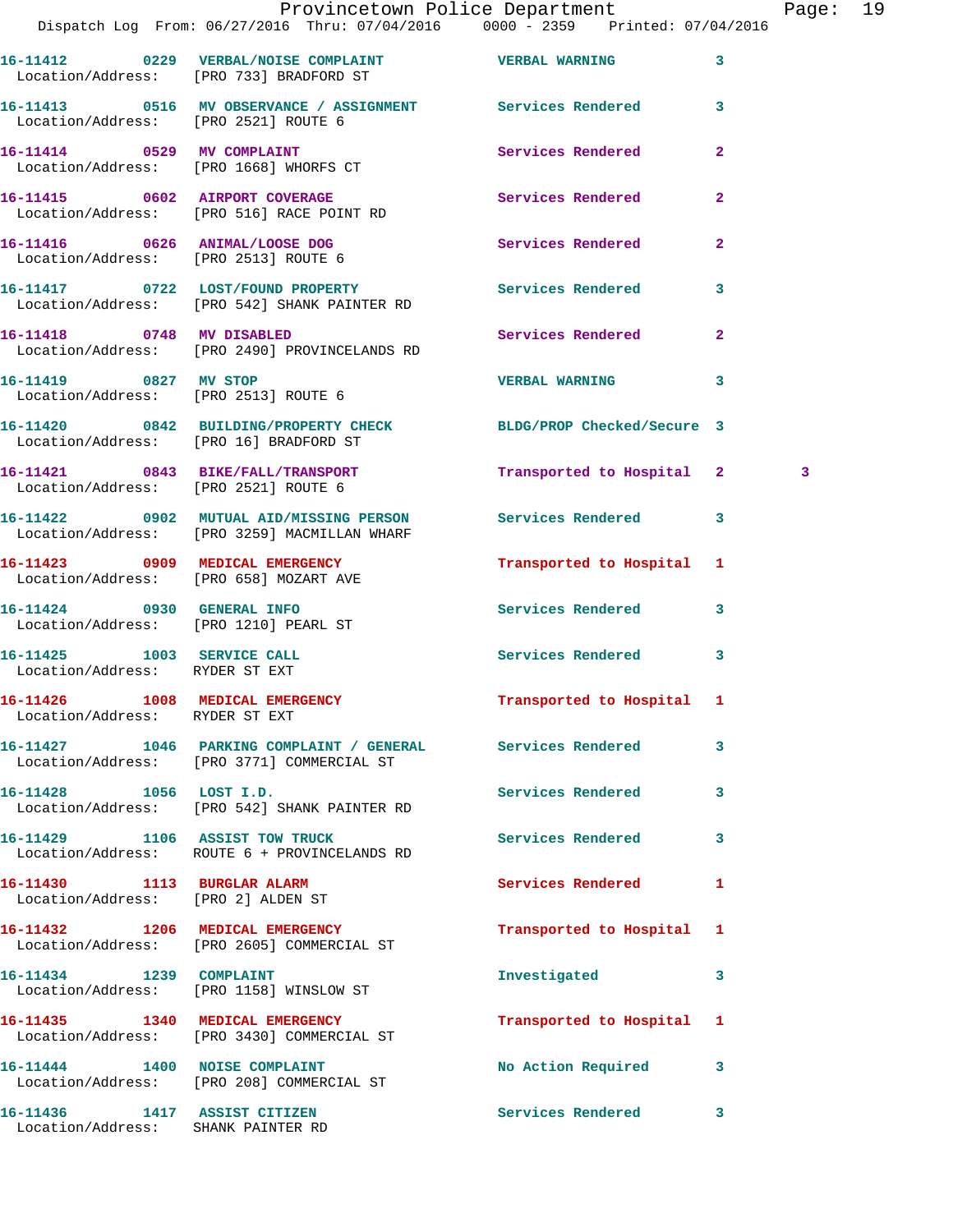|                                                                       | 16-11437 1423 MEDICAL EMERGENCY<br>Location/Address: [PRO 1449] ATKINS MAYO RD                           | <b>PATIENT REFUSAL</b>     | 1              |  |
|-----------------------------------------------------------------------|----------------------------------------------------------------------------------------------------------|----------------------------|----------------|--|
| 16-11438   1435   GENERAL INFO                                        |                                                                                                          | <b>Services Rendered</b>   | 3              |  |
| 16-11439 1439 MEDICAL EMERGENCY<br>Location/Address: PROVINCELANDS RD |                                                                                                          | PATIENT REFUSAL            | 1              |  |
| 16-11440 1447 LOST KEYS                                               | Location/Address: [PRO 542] SHANK PAINTER RD                                                             | Services Rendered          | 3              |  |
|                                                                       | 16-11442 1525 DRONE FLIGHT<br>Location/Address: [PRO 208] COMMERCIAL ST                                  | Services Rendered          | $\overline{a}$ |  |
|                                                                       | 16-11443 1528 LEG SPLINTER<br>Location/Address: [PRO 3259] MACMILLAN WHARF                               | PATIENT REFUSAL            | 1              |  |
|                                                                       | 16-11445 1533 PARK, WALK & TALK<br>Location/Address: [PRO 105] COMMERCIAL ST                             | Services Rendered          | $\mathbf{2}$   |  |
| 16-11446    1608    LOST WALLET                                       | Location/Address: [PRO 542] SHANK PAINTER RD                                                             | <b>Services Rendered</b>   | 3              |  |
|                                                                       | 16-11447 1611 MV/PRIVATE TOW<br>Location/Address: [PRO 3296] SHANK PAINTER RD                            | <b>Vehicle Towed</b>       | $\mathbf{2}$   |  |
| 16-11448 1627 MISSING PERSONS<br>Location/Address: [PRO 2513] ROUTE 6 |                                                                                                          | Taken/Referred to Other 1  |                |  |
|                                                                       | 16-11449 1635 NOISE COMPLAINT<br>Location/Address: [PRO 208] COMMERCIAL ST                               | Services Rendered          | 3<br>$\sim$ 5  |  |
|                                                                       | 16-11450 1702 ASTHMA ATTACK<br>Location/Address: [PRO 105] COMMERCIAL ST                                 | Transported to Hospital 1  |                |  |
|                                                                       | 16-11451 1717 TTY TEST CALL<br>Location/Address: [PRO 542] SHANK PAINTER RD                              | Services Rendered          | 1              |  |
|                                                                       | 16-11452 1737 FOUND TD BANK DEBIT CARD<br>Location: [PRO 3431] LOPES SQUARE                              | Services Rendered          | 3              |  |
|                                                                       | 16-11453 1742 STRAY DOG<br>Location/Address: [PRO 1268] COMMERCIAL ST                                    | Taken to Family/Guardian 2 |                |  |
|                                                                       | 16-11454 1808 VERBAL/OPERATION<br>Location/Address: [PRO 208] COMMERCIAL ST                              | <b>VERBAL WARNING</b>      |                |  |
| 16-11455 1818 DISORDERLY                                              | Location/Address: [PRO 3259] MACMILLAN WHARF                                                             | <b>GONE ON ARRIVAL</b>     | $\overline{2}$ |  |
|                                                                       | 16-11456 1912 BUS OPERATING WRONG WAY<br>Location/Address: STANDISH ST + BRADFORD ST                     | <b>GONE ON ARRIVAL</b>     | $\overline{a}$ |  |
|                                                                       | 16-11458 1919 BURGLAR ALARM<br>Location/Address: [PRO 444] HIGH POLE HILL                                | Services Rendered          | 1              |  |
|                                                                       | 16-11459 1926 MC OPERATION COMPLAINT<br>Location/Address: [PRO 175] COMMERCIAL ST                        | Services Rendered          | $\overline{2}$ |  |
| 16-11460 1937 NOISE COMPLAINT<br>Location/Address: AUNT SUKEYS WAY    |                                                                                                          | Services Rendered          | 3              |  |
| 16-11464 2044 DIABETIC                                                | Location/Address: [PRO 3771] COMMERCIAL ST                                                               | Transported to Hospital    | 1              |  |
| 16-11465 2114 LEG BLEED                                               | Location/Address: [PRO 3237] COMMERCIAL ST                                                               | <b>PATIENT REFUSAL</b>     | 1              |  |
|                                                                       | 16-11467 2141 COMPLAINT - STREET PERFORMERS GONE ON ARRIVAL<br>Location/Address: [PRO 594] COMMERCIAL ST |                            | 3              |  |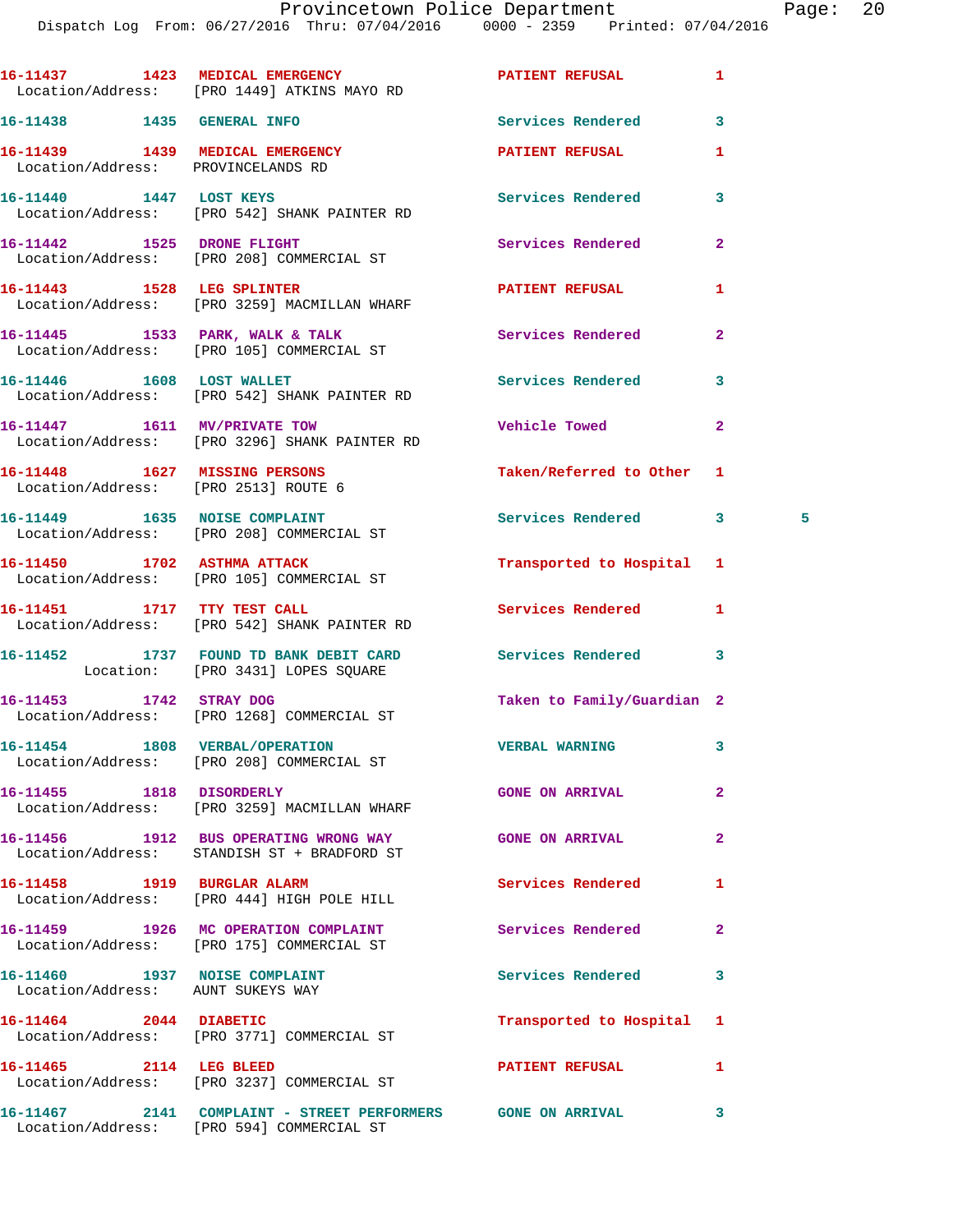| 16-11468                      | 2156 | LOST NY DRIVERS LICENSE<br>Location/Address: [PRO 542] SHANK PAINTER RD | Services Rendered | 3 |
|-------------------------------|------|-------------------------------------------------------------------------|-------------------|---|
| 16–11469<br>Location/Address: | 2209 | FIRE, OTHER<br>[PRO 3588] COMMERCIAL ST                                 | Extinguished      |   |
| 16-11470<br>Location/Address: | 2213 | <b>FIREWORKS</b><br>RYDER ST EXT                                        | Extinguished      |   |
| 16-11471                      | 2220 | LOST CREDIT CARD WALLET<br>Location/Address: [PRO 542] SHANK PAINTER RD | Services Rendered | 3 |
| 16-11472                      | 2237 | <b>LOST WALLET</b><br>Location/Address: [PRO 542] SHANK PAINTER RD      | Services Rendered | 3 |
| 16-11473                      | 2248 | <b>PARKING</b><br>COMPLAINT<br><b>GENERAL</b>                           | Services Rendered | 3 |

 Location/Address: STANDISH ST **16-11474 2311 BIKE ACCIDENT Transported to Hospital 2**  Location/Address: [PRO 2645] SHANK PAINTER RD **16-11475 2321 MV STOP Citation/Warning Issued 3**  Location/Address: [PRO 338] SHANK PAINTER RD

**16-11476 2328 MEDICAL EMERGENCY PATIENT REFUSAL 1**  Location/Address: [PRO 60] BRADFORD ST

## **For Date: 07/04/2016 - Monday**

|                                                                   | 16-11477 0000 LOBBY TRAFFIC<br>Location/Address: [PRO 542] SHANK PAINTER RD                                | <b>Services Rendered</b>  | $\overline{2}$          |
|-------------------------------------------------------------------|------------------------------------------------------------------------------------------------------------|---------------------------|-------------------------|
| 16-11478 0003 BAR CHECK                                           | Location/Address: [PRO 3276] COMMERCIAL ST                                                                 | LICENSING/NO ACTION       | $\overline{2}$          |
| 16-11479 0005 BAR CHECK                                           | Location/Address: [PRO 208] COMMERCIAL ST                                                                  | LICENSING/NO ACTION       | $\mathbf{2}$            |
| 16-11480 0010 BAR CHECK<br>Location/Address: [PRO 484] MASONIC PL |                                                                                                            | LICENSING/NO ACTION       | $\mathbf{2}$            |
| 16-11481 0012 BAR CHECK<br>Location/Address: [PRO 78] BRADFORD ST |                                                                                                            | LICENSING/NO ACTION       | $\overline{2}$          |
| 16-11482 0013 BAR CHECK<br>Location/Address: [PRO 80] CARVER ST   |                                                                                                            | LICENSING/NO ACTION       | $\overline{2}$          |
|                                                                   | 16-11483  0015 MV OBSERVANCE / ASSIGNMENT Services Rendered<br>Location/Address: BRADFORD ST + STANDISH ST |                           | $\mathbf{3}$            |
| 16-11484 0018 BIKE ACCIDENT<br>Location/Address: STANDISH ST      |                                                                                                            | Transported to Hospital 2 |                         |
|                                                                   | 16-11485 0019 BOAT/HARBORMASTER<br>Location/Address: [PRO 2543] MACMILLAN WHARF                            | Taken/Referred to Other 2 |                         |
| 16-11486 0023 BAR CHECK                                           | Location/Address: [PRO 2832] COMMERCIAL ST                                                                 | LICENSING/NO ACTION       | $\mathbf{2}$            |
| 16-11487 0025 BAR CHECK                                           | Location/Address: [PRO 3443] COMMERCIAL ST                                                                 | LICENSING/NO ACTION       | $\overline{2}$          |
|                                                                   | 16-11488 0029 LOST IPHONE 6<br>Location/Address: [PRO 542] SHANK PAINTER RD                                | <b>Services Rendered</b>  | 3                       |
|                                                                   | 16-11489 0034 MV OBSERVANCE / ASSIGNMENT<br>Location/Address: STANDISH ST + BRADFORD ST                    | Services Rendered         | $\overline{\mathbf{3}}$ |

**16-11490** 0037 NOISE COMPLAINT SPOKEN TO 3